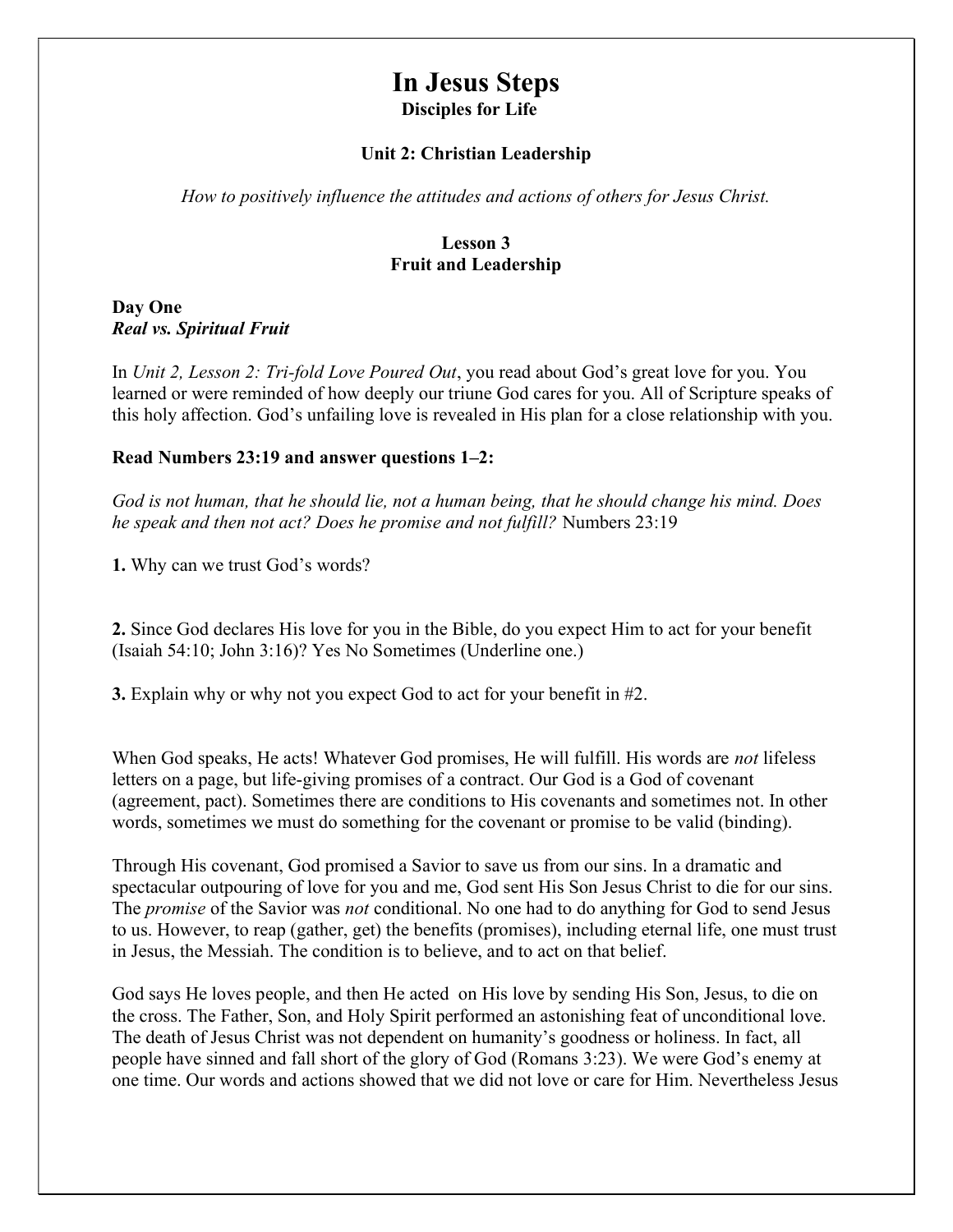—both God and man—willingly died a brutal death in payment for our sins. This is amazing love.

4. Think of someone who dislikes you and has harmed you either emotionally or physically. Would you be willing to suffer a painful and degrading death for that person? Yes No (Underline One)

5. Explain your answer in question 4 about whether or not you would die for another person.

You may be thinking or have written, "I could never love like that!" You would be right. No one can muster up this kind of love on their own. It comes from God and is supernatural. In Christ Jesus and through His Holy Spirit we have God's love poured into our hearts, which enables us to love.

6. Read Romans 5:5. How can you love God and love others?

And hope does not put us to shame, because God's love has been poured out into our hearts through the Holy Spirit, who has been given to us. Romans 5:5

This is a love that must be shared and not hoarded (stored, stockpiled). Freely you have been given love, and freely you must speak it, and act it out in the name of Jesus. The goal is to match your words with your actions as our Leader would do. This is fruitful living.

In Lesson 2 we learned about God's unfailing love. We can rest in His love because of His faithfulness. However, resting in God's love does not mean inactivity, but freedom from anxiety and angst (fear). We can relax emotionally because we are genuinely loved and appreciated by the most important Person in the universe. As we rest in God's love, we are free to love and serve others as the Holy Spirit leads. We are *free* to live a fruitful life no matter where we are, physically or emotionally, at any moment in time.

William Carey (1761–1834) was born in England to Christian parents of humble means. William became a shoemaker's apprentice (trainee) at age fourteen. He loved books, even foreign language books. He learned Latin while at home and Greek while at the shoemaker's home. God provided a free tutor to help him learn and study at night. William had pronounced his faith in Jesus Christ and was baptized as an adult at age twenty-two.<sup>1</sup>

Although William did not have a formal education, others took note of his knowledge and wisdom. He was asked to teach school and became the pastor of a small church. For the geography lessons for his students, he pieced together what was known of the world at that time. In addition to other features, he would write next to the country the number of pagans (nonbelievers). For example, next to India he wrote "8,000,000 Indians are pagans."<sup>2</sup>

<sup>&</sup>lt;sup>1</sup> Janet and Geoff Benge, "William Carey: Obliged to Go," in Christian Heroes: Then & Now (Seattle, WA: YWAM Publishing, 1998), 17–37.

<sup>2</sup> Ibid., 50–51.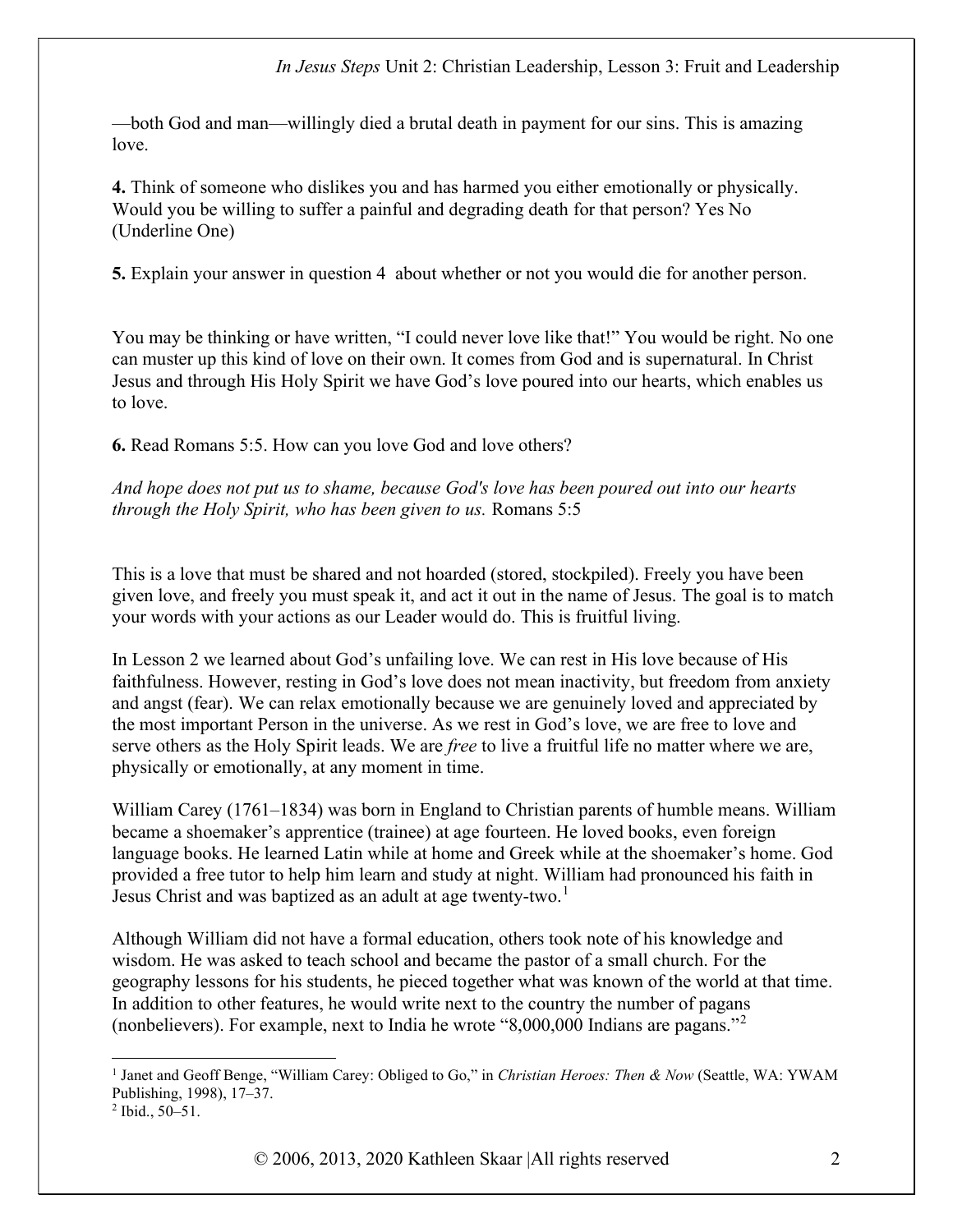How would the Indians and "pagans" in other countries learn about Jesus? Someone needed to go and present to them the gospel. In fact, as William read and studied the Bible, he was certain that Christians are required to share their faith, even in other lands. But "this was not a popular view in 1787. Most ministers believed that Jesus had given the task of sharing the gospel message to his twelve disciples and when they died, so did the job itself. Now, no one was required to share their faith, especially not in dangerous, unknown regions. Many Christians went as far as to say that if God wanted the heathen in other lands to hear the gospel message, He could tell them Himself without any help from human beings. He was all powerful, wasn't He?"<sup>3</sup>

7. Reread the paragraph above. What would you say to the ministers in 1787 who did not believe in Christians sharing their faith in Christ?

William Carey faced opposition to his biblical ideas for foreign missions. Rather than become discouraged, he took the arguments against evangelism and answered them in a manuscript. He made a biblical case that it was a Christian's responsibility and duty to tell people about Jesus in other countries. The book had a long title, but simply came to be called, *Enquiry*.<sup>4</sup>

William argued that if we were not supposed to share the gospel like Jesus commissioned the apostles to do, then we should not baptize believers either since baptism was also part of His charge (Mark 16:15–16). He also wrote that Jesus' authority was given to all believers to share the gospel. Therefore, the missionaries who traveled to foreign lands after the apostles died, would have gone without His authority. In addition, Jesus said, *And surely I am with you always*, to the very end of the age (Matthew 28:20). Jesus could not have only been talking to the apostles because they died before the end of the age. His divine presence is not limited to the first century. $5$ 

Today, we do believe in sharing the message of Jesus Christ. There are many Bible verses that encourage us to do so. These verses were not only meant for the first disciples, but for all Christians coming after them. Here are some verses to consider: Matthew 28:18–20 and Acts  $8:1-4.$ 

Have you taken note of the *fruit* in William's life? He read for knowledge and wisdom, he taught school, he ministered to church members, and wrote a manuscript on reaching the lost in other countries. He was not argumentative but listened to the other ministers and then allowed the Holy Spirit to direct his study and response in love.

In the Bible, fruit is used both in the figurative (symbolic or representational) and the literal (actual meaning) sense. In literal language, fruit is the edible and good tasting pulp (fleshy tissue) around the seed(s) of certain plants and trees. In the fruit, the seeds are protected and then passed on to sow (spread, scatter, or plant) more of its kind.

<sup>3</sup> Ibid., 56.

<sup>4</sup> Ibid., 60.

 $5$ See William Carey, An Inquiry into the Obligation of Christians to Use Means for the Conversion of the Heathen, ed. Dan Graves, https://christianhistoryinstitute.org/study/module/carey> (accessed 01/10/2020).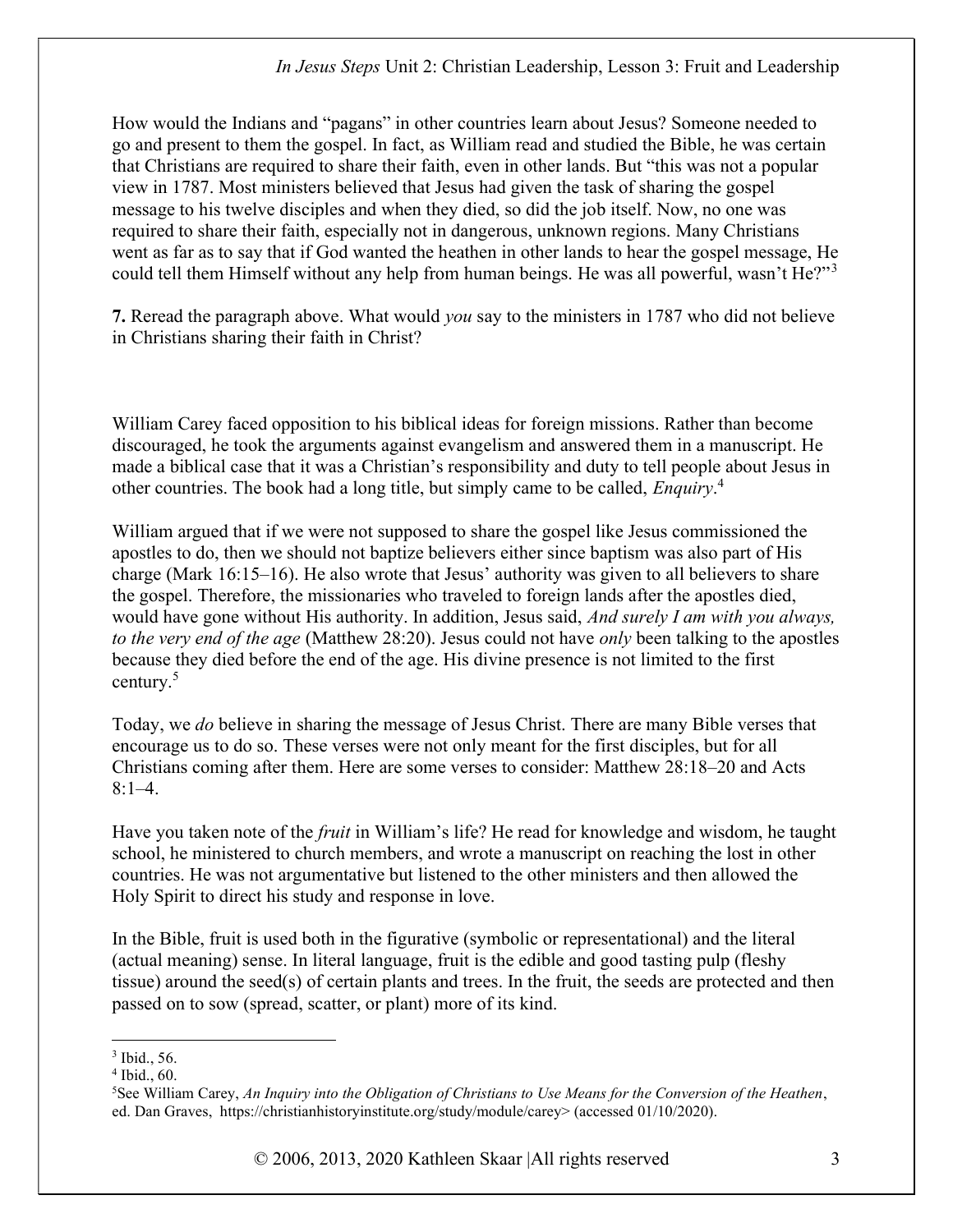Actual (or real) fruit tastes good not only to humans but to animals, fowls, and insects. They eat the sweet food, including the harder-to-digest seeds, and later excrete them on the ground. They also might carry the seeds on their bodies, which eventually fall off and onto the ground. Some of the seeds take root in the soil and then new fruit-producing plants or trees spring up from the ground. With this new fruit, more of God's creatures can be nourished and live.

Definitions: *Fruit* (figurative or metaphorical) is defined in this lesson as loving and righteous character traits, deeds, discipleship, and praise. These are all produced by a personal relationship with Jesus and in the empowerment of the Holy Spirit.

Figurative means the word(s) are not literal but are symbolic in nature. Literal is defined as taking words in their usual or most basic sense without *metaphor* or *allegory*. A *metaphor* is a figure of speech that compares one thing in terms of another. An allegory is a story that can be interpreted to reveal a hidden meaning.

### Read John 15:5 and answer questions 8–10:

"I am the vine; you are the branches. If you remain in me and I in you, you will bear much fruit; apart from me you can do nothing." John 15:5

- 8. When Jesus says that He is the vine (grape vine), is He speaking figuratively or literally? (Underline One)
- 9. When Jesus says you will bear much fruit, is He talking about figurative or literal fruit? (Underline One)

10. Are you able to live a fruitful life apart or separated from Jesus Christ? Yes No (Underline One)

The word "fruit" is used throughout the Bible in both its literal and figurative meanings. God created literal (actual, real) seed-bearing fruit trees and plants (Genesis 1:11–12, 29). God also created figurative language to represent spiritual truths, such as the use of fruit in John 15:5. Fruit can mean virtuous character, good deeds, works, witnessing, and honoring God.

Figurative language is not only used to illustrate spiritual truths but also for vivid or dramatic effect. Consider Jesus' parables or stories and how He used aspects of the physical world to illustrate truth. Jesus was doing the same thing as His Father (John 5:19). Jesus used figurative language to help His disciples understand the kingdom of God and what was expected of them.

One of the first things that a disciple or Christian leader must learn is to rely on God. God has the plan, the people, the resources, and everything in place to make our lives fruitful and meaningful. Anything worth being, having, or doing comes from the hand of our triune God. Our ability to affect change or make a lasting difference in this world comes from Him and Him alone.

11. Read Deuteronomy 28:10–11. Who is responsible or in control of the literal fruit (crops) and the figurative fruit (descendants, rewards)?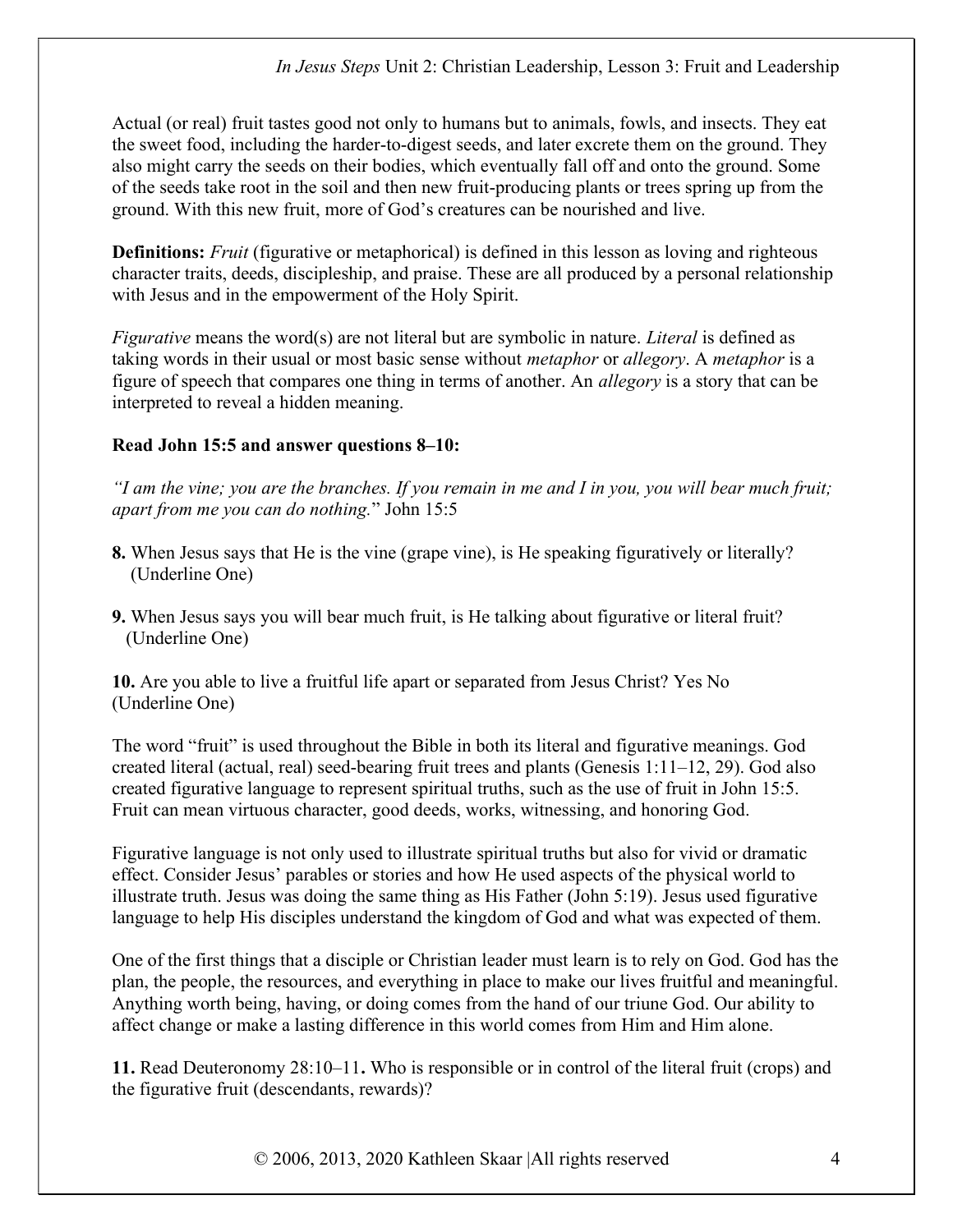Then all the peoples on earth will see that you are called by the name of the LORD, and they will fear you. <sup>11</sup>The LORD will grant you abundant prosperity—in the fruit of your womb, the young of your livestock and the crops of your ground—in the land he swore to your ancestors to give you. Deuteronomy 28:10–11

Right from the beginning God made it clear that fruitfulness of the land, or from the womb (descendants), comes from Him. Jesus reiterated (repeated) this fact in John 15:5 when He said that "apart from me you can do nothing." For you and me to produce fruit as illustrated in the New and Old Testaments, we must obey Jesus and walk in His ways. However, before the walking and doing, comes the abiding and dwelling in Him.

Recall from Unit 2, Lesson 1: Building a Leadership Model, our goal is to become a leader like Christ. We want to follow in His steps and be a leader of excellence. However, as Andrew Murray (1828–1917) tells us, "Walking like Christ is the outward expression of the inner life."<sup>6</sup> We cannot take steps like Jesus unless we are truly living in Christ. Commitment to Christian leadership takes deep and profound abiding in the King of kings.

Pastor Murray goes on to write that "Every believer is in Christ. But everyone does not abide in Him in the consciously joyful and trustful surrender of their whole being given up to His influence. You know what abiding in Him is. It is to consent with our whole soul to His being our life, to depend on Him to inspire us in all that goes to make up life, and then to absolutely give up everything so that He may rule and work in us. It is resting in the full assurance that He does, each moment, work in us what we are to be. He Himself enables us to maintain that perfect surrender, in which He is free to do all His will."<sup>7</sup>

12. Consider the above quote from Pastor Murray. What does "abiding" or "living in Christ" mean to you?

13. How are *you* going to remain, dwell, and live in Christ?

14. Action Steps: Read the Gospel of John, chapter 15. While reflecting on this passage, ask the Lord Jesus for a fruitful assignment to honor Him. Please write below how the Lord directed you and what happened:

Accountability: Be prepared to share your answer to #14 with the other disciples next week.

—End Day One—

<sup>&</sup>lt;sup>6</sup> Andrew Murray, *Like Christ* (Whitaker House, PA, 1983), 10. Andrew Murray (1828–1917) was a South African writer, educator, and pastor who authored 240 books. 7 Ibid., 13.

<sup>© 2006, 2013, 2020</sup> Kathleen Skaar |All rights reserved 5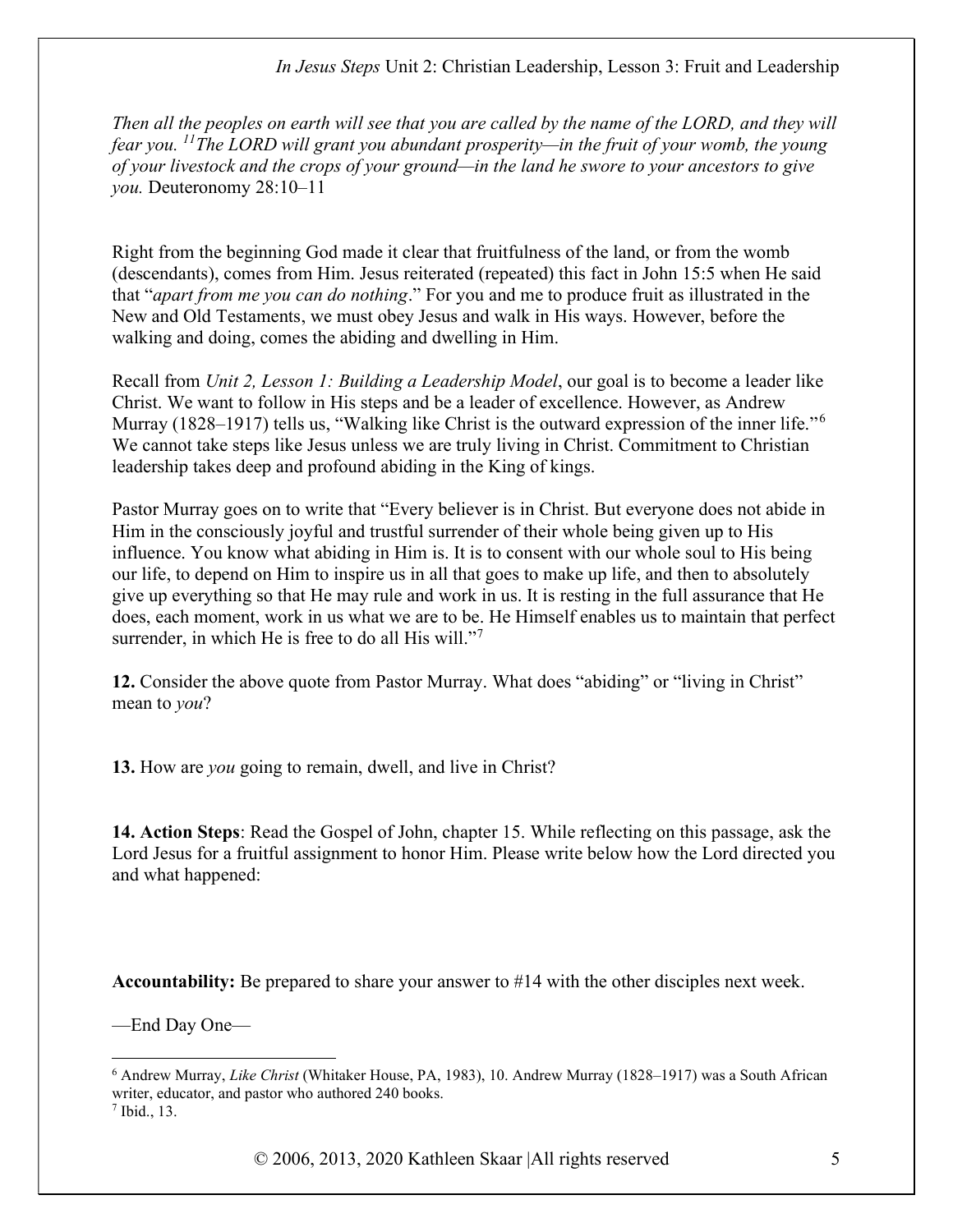## Day Two Different Kinds of Fruit

There are various figurative meanings for the word "fruit" in the Bible. It is used in different ways to reveal a range of spiritual truths. For our study, we are going to focus on four kinds of fruit. The fruit you will produce as a Christian leader can be categorized as 1. Character, 2. Deeds, 3. Making Disciples, and 4. Praise. All four are recorded in the Bible.

# 1. Character

**Definition:** *Character* is a set of traits or qualities that reveals a specific temperament or makeup. It is character that makes a person distinctive or sets their behavior apart from another. As Christians we should have positive qualities that set us apart as followers of Jesus.

Notice from the above definition, *character* sets a person apart from others. Holy *character* is being set apart for God's purposes. Jesus exemplified (modeled) holy and fruitful character.

# Read Galatians 5:22–26 and answer questions 15–17:

But the fruit of the Spirit is love, joy, peace, forbearance, kindness, goodness, faithfulness, <sup>23</sup> gentleness and self-control. Against such things there is no law. <sup>24</sup>Those who belong to Christ Jesus have crucified the flesh with its passions and desires. <sup>25</sup> Since we live by the Spirit, let us keep in step with the Spirit. <sup>26</sup>Let us not become conceited, provoking and envying each other. Galatians 5:22–26 (Forbearance is defined as patient self-control; restraint and tolerance.)

15. List the nine fruit of the Spirit (vv. 22–23):

16. Would you like your friends to have these qualities? Yes No (Underline One)

17. Why would you like, or not like your friends to have the fruit of the Spirit qualities?

Of course, we would like our friends to have these qualities! We would not want friends who were hateful, bitter, violent, cruel, mean, bad, unfaithful, angry, and unable to control their behavior! In the same way, our friends would like to see positive and *not* negative qualities in us.

Improving our character means relying on the Holy Spirit to produce Jesus' character in us. It does not mean that we have no part to play. We must cooperate and depend on the Spirit for our attitudes, thoughts, and actions. As we do this, the fruit of the Spirit will be displayed in our lives. In this sense, fruit means result, outcome, and even reward of effort or work. The fruit of following and submitting to the Spirit of God results in godly character.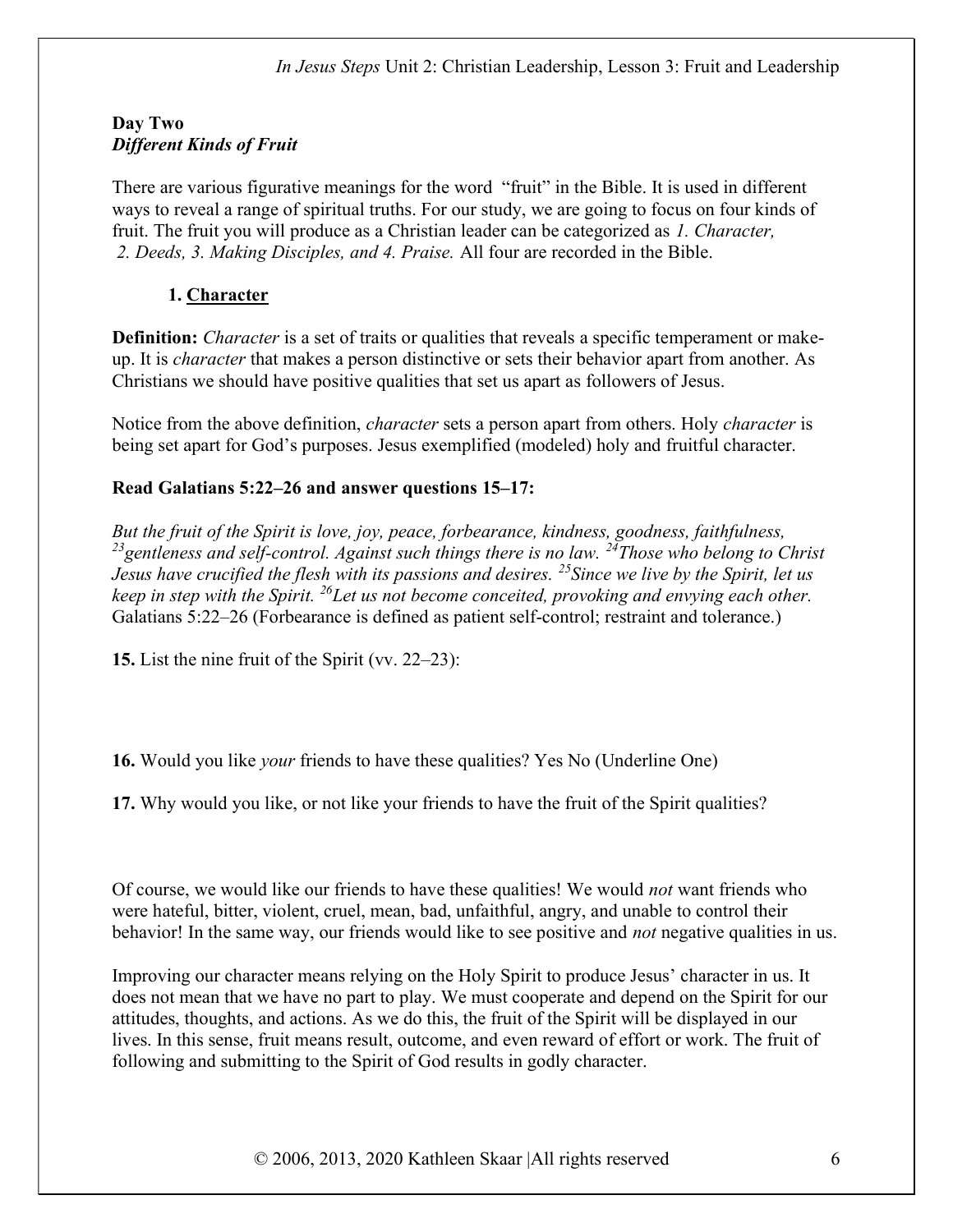Jesus Christ lived by the characteristics that make up a Christian leader. He lived by and in the fruit of love, joy, peace, forbearance, kindness, goodness, faithfulness, gentleness, and selfcontrol. True leadership begins with displaying Christ's character. Remember, you can only consistently display what is in your heart and in your mind (Matthew 15:18–19).

18. Out of the nine fruits of the Spirit, which do you have the most trouble in displaying and why?

19. How would you like your discipleship team to pray for you regarding the fruit of the Spirit?

Accountability: Be prepared to share your prayer request to #19 with the other disciples next week. Take note or write down your team's prayer requests and pray as the Holy Spirit leads.

Perhaps you are having difficulty producing all the fruit. Do not worry. Remember, the Christian walk is progressive. We should be making progress, but sometimes the improvement is slow. Remember, there is no guilt or condemnation in Christ (Romans 8:1–2; Hebrews 10:22) for those who truly confess His name. Let us put on the full armor of God (Ephesians 6:10–17) and move forward together with godly character, one step at a time.

Fruit originates from Christ through the Holy Spirit. There are three simple steps to having the fruit of the Spirit or the fruit of character. *First*, pray for such character (use Scripture as a basis), second, follow the Spirit's guidance and *third*, practice displaying these qualities daily for the glory of God. God is honored when we have and reflect Jesus' character.

20. Why is displaying or practicing godly character for the glory of God (Romans 8:29; 2) Corinthians 3:18; Ephesians 1:5–6)?

Like other good works, displaying or practicing godly character has some risk. There is the danger we will try and turn attention on ourselves: *Look at how good and loving I am!* instead of thinking, *Look at how good and loving my Jesus is!* There is also the danger of "works of the flesh." That is, we practice good character (work) to earn favor or to get something from God or other people.

William Carey is a positive example of giving glory to God. His written work, *Enquiry*, had its intended result. God used it to change minds about international missions. When he and a group of ministers met to determine who would be their first missionary, William volunteered. Through his life and service in India, he would come to be known as "the father of modern missions."

Toward the end of Carey's life, some Christians tended to compliment and speak highly of him. However, as he told an old missionary friend. ". . . Say nothing of William Carey—speak only of William Carey's Savior."<sup>8</sup>

<sup>8</sup> Benge, "Obliged to Go," 210.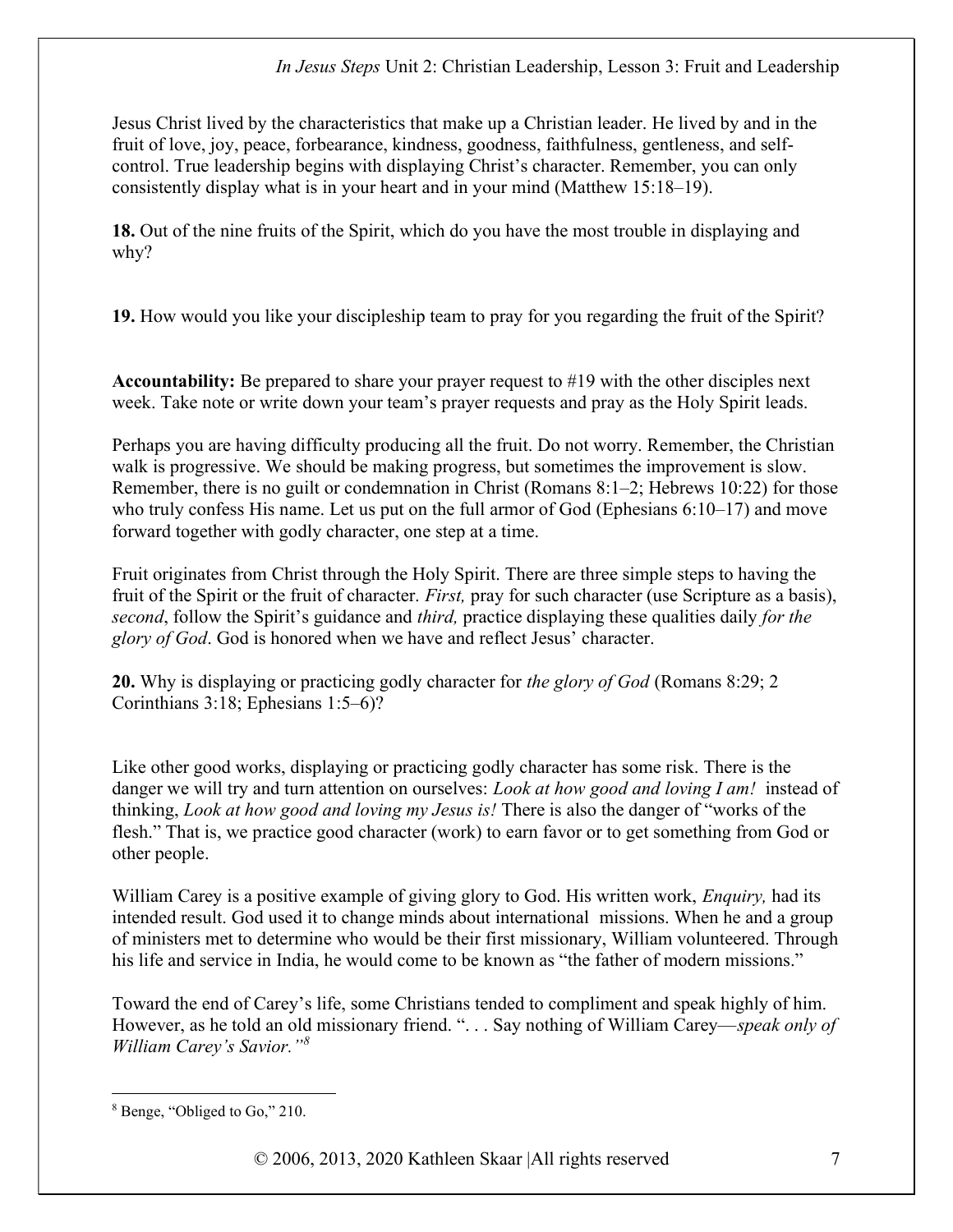21. Pray for *your* character to be pure and holy, that *you* are always genuine and never a phony and you have the right motivation in serving God. Insert your first and last name in the blanks,

"Say nothing of \_\_\_\_\_\_\_\_\_\_\_\_\_\_\_\_\_\_\_\_\_\_\_\_, speak only of Savior."

22. Read Proverbs 4:20–23. How will you guard your heart and mind? (Other verses to consider: Psalm 18:30, 119:8; Proverbs 2:7–8; Philippians 1:10–11; Jude 1:21)

My son, pay attention to what I say; turn your ear to my words.  $^{21}$ Do not let them out of your sight, keep them within your heart;  $^{22}$  for they are life to those who find them and health to one's whole body. Above all else, guard your heart, for everything you do flows from it. Proverbs 4:20–23

Accountability: Be prepared to share your answer to #22 with the other disciples.

#### Action Steps: Pray, Follow, and Practice

The first fruit of the Spirit listed in Galatians 5:22 is love. Today, you will pray, follow, and practice in order to develop the fruit of love in your life. Tomorrow and each day following take these three steps for each of the other eight characteristics (joy, peace, forbearance, kindness, goodness, faithfulness, gentleness, and self-control).

#### 1. Pray for each Fruit or Trait

Here is a sample prayer you can use to ask God for this supernatural love: "God of Love, pour out Your love into my heart by the power of Your Holy Spirit. Lord Jesus, You lived a life of sacrificial and self-giving love and proved a worthy and holy example for all people. You are the model of love I desire to imitate and follow. Father, make me love like Jesus. Amen.

Note: You can pray the above prayer, or your own prayer, for the traits that you want to develop in your life. Change the word from love to joy or peace, etc. and adjust the prayer accordingly for each trait. The same advice applies to the following two steps.

We also recommend using your own words when talking to God about each quality that you would like developed and improved in your life.

#### 2. Follow the Spirit's Guidance

Throughout the day, look for the Holy Spirit's leading in loving God and others. As you encounter people, ask the Spirit what to say or do. This could be in person, by phone, email, text, social media, or any other means.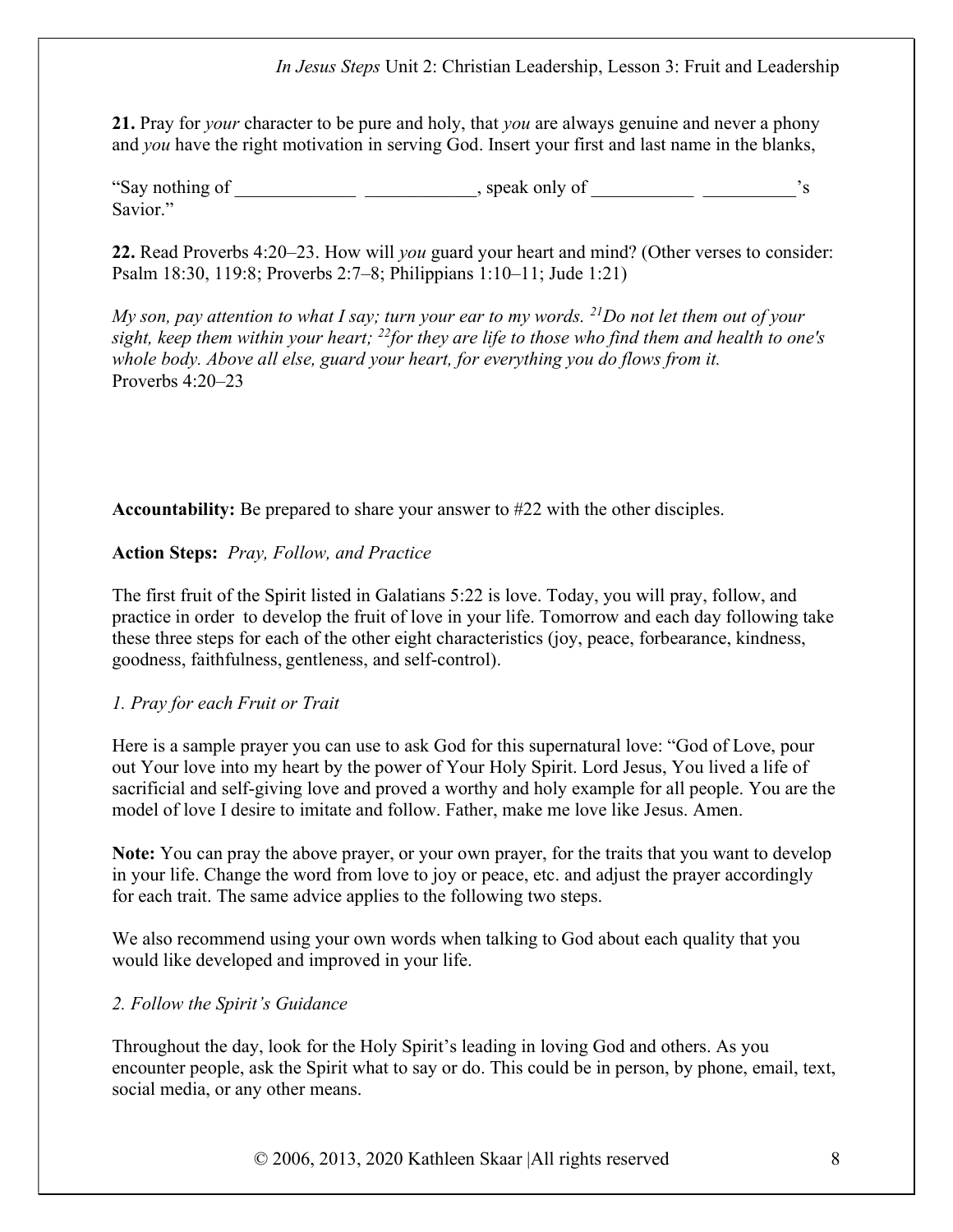Holy Spirit, how can I love my God and this person today? Lead me to speak and act in ways that will bring glory to God and reveal His love to this person. Thank You! Amen.

# 3. Practice the Trait for the Glory of God

Character, like anything else we want to master, takes practice. We must continually love to become a loving person. Our Creator designed us to learn and train to become skilled at our earthly activities. Therefore, you and I must "do" loving acts to become proficient (skillful) at revealing God's love to others.

Love is a decision and act of the will. It is not a sentimental feeling. Recall: For God so loved the world that he gave his one and only Son, that whoever believes in him shall not perish but have eternal life (John 3:16). The Father planned, and Jesus chose to be born of a woman and walk on the earth. He chose the nails to pierce His hands and feet, not because He was overly emotional, but because He had a powerful love for the Father and for us. We choose to follow in Jesus' footsteps and love for the same reasons.

Who can you choose to love today or tomorrow? Who do you know who is lonely, unpopular, or hurting? Choose to spend time with that person this week. Ask them caring questions and listen intently to their answers. Or simply ask Jesus for a way that you can practice love.

23. Write and explain what happened when you prayed, followed, and practiced "love" (and joy, peace, forbearance, kindness, goodness, faithfulness, gentleness, and self-control) for the glory of God. Consider keeping a log in a notebook, file, phone, or computer for handy reference.

Accountability: Be prepared to share your answer to #23 with the other disciples next week. Your team might want to make these Action Steps part of your meetings until all the fruit of the Spirit has been prayed, followed, and practiced.

—End Day Two—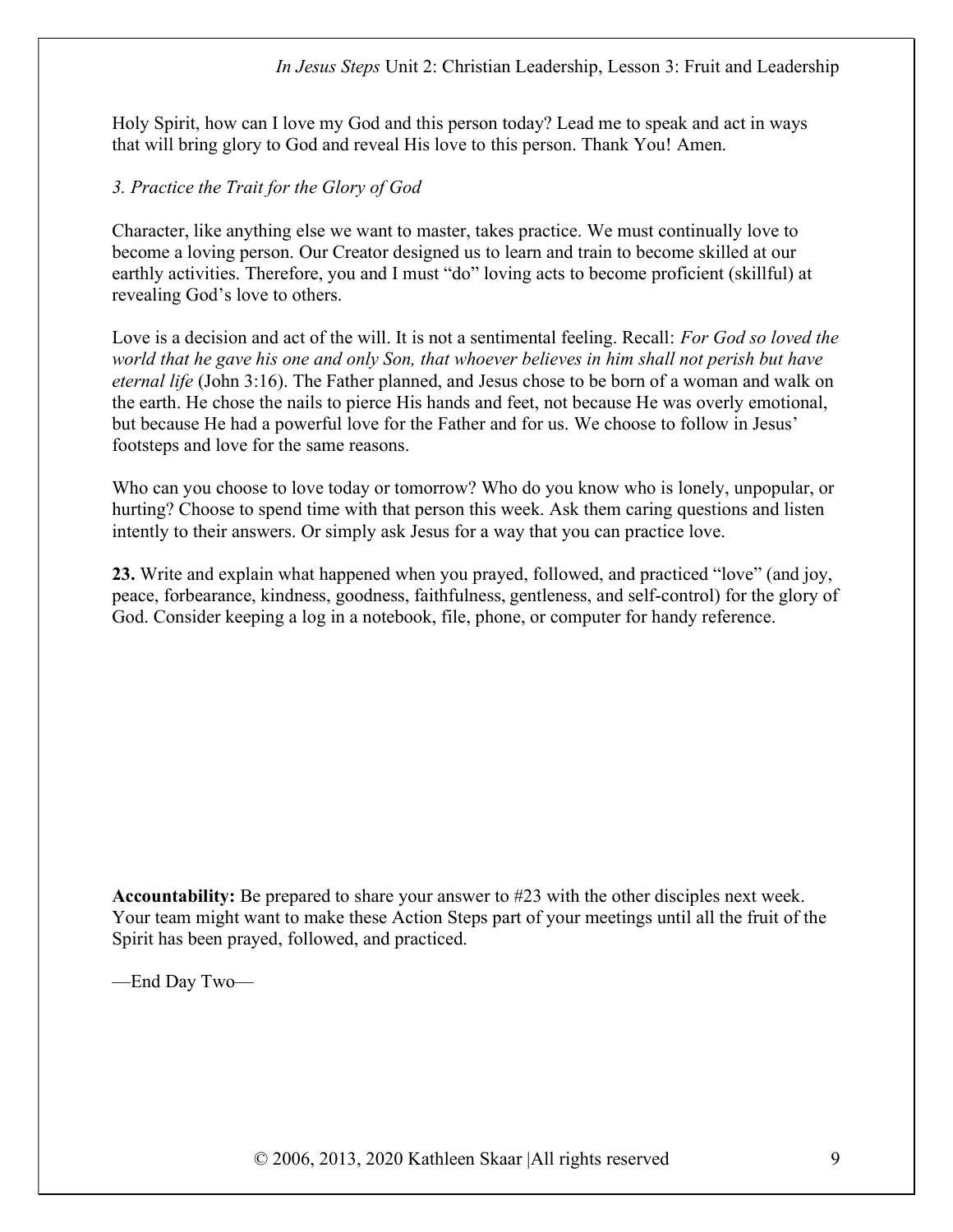# Day Three The Fruit of Right Action: Deeds

We are focusing on four kinds of fruit in a leader's life. The first is *Character*, which we discussed in *Day Two* of this lesson. Now we are going to look at *Deeds*. A deed is simply something we do or accomplish. Your deeds or good works should flow naturally out of your character as you follow the Holy Spirit's lead. Giving money for God's work would come under this category.

# 2. Deeds

### Read Acts 10:38 and answer questions 24–27:

. . . how God anointed Jesus of Nazareth with the Holy Spirit and power, and how he went around doing good and healing all who were under the power of the devil, because God was with him. Acts 10:38

24. God anointed Jesus of Nazareth with the and  $\Box$ 

25. What did Jesus, our leader, go around doing with the Holy Spirit and power?

26. God was with Jesus; is He with you (1 Corinthians 3:16)? Yes No (Underline One)

27. Regrading question 26, why or why not is God with you as He was with Jesus?

Accountability: Be prepared to share answers to #24–27 with your discipleship team.

28. Read Isaiah 45:19. How does the LORD speak and declare (proclaim, announce)?

I have not spoken in secret, from somewhere in a land of darkness; I have not said to Jacob's descendants, 'Seek me in vain.' I, the LORD, speak the truth; I declare what is right. Isaiah 45:19 (Vain in this context means unsuccessful or not having the intended result.)

God always speaks what is right and true. He does not ask people to seek Him and then hide from them. God has made the world in such a way that we know He exists (Psalm 19; Romans 1:18–20). Not only does He speak what is right, but all He does is right. God is righteous.

29. Read Revelation 15:4. How are God's acts described (Compare 1 Samuel 12:7)?

Who will not fear you, O Lord, and bring glory to your name? For you alone are holy. All nations will come and worship before you, for your righteous acts have been revealed. Revelation 15:4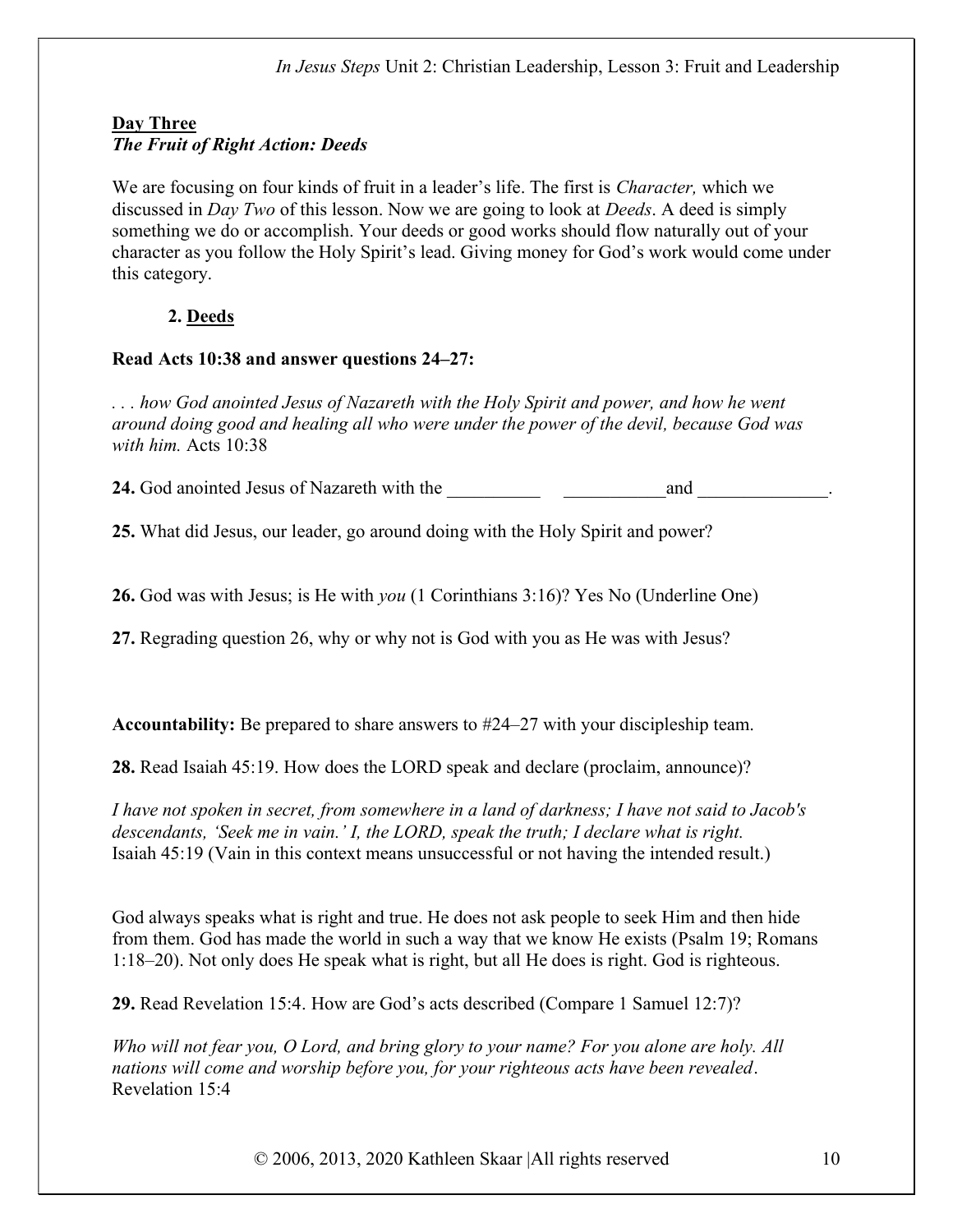God created and designed the world and everything in it. All His acts are righteous. He has all knowledge and wisdom; all He has created is good and right. In fact, all good things come from God. The world is ordered by our Creator and not us; He decides what is right. God is sovereign; He is in control of all things, including Satan. God's sovereignty means He allows certain events or circumstances in our world we may not understand. At times we all pity ourselves—we feel we have been dealt a sad hand in the game of life. However, God takes everything into consideration when our life has been played out on this earth (Luke 16:19–31).

Our heavenly Father is righteous and fair. Our perspective (viewpoint) is limited, but God's is eternal. He desires our everlasting good and will work out all things in believers' lives to make us like Christ Jesus (Romans 8:28–29).

# Read Philippians 1:11 and answer questions 30–31:

. . . filled with the fruit of righteousness that comes through Jesus Christ—to the glory and praise of God. Philippians 1:11

30. Who is your source of righteousness?

31. Who receives glory for our righteousness in Christ Jesus?

The Greek noun *dikaiosune* ( $\delta$ ικαιοσύνην), translated righteousness in Philippians 1:11, is used by the apostle Paul in the sense of what is right, what God requires. He requires us to have the fruit (product, outcome) of righteousness (Matthew 21:43). When we obey God, we are doing what is right, and satisfactory results will follow. We may not actually see the positive results in our lifetime, but they will be stored up for us in heaven (Matthew 6:19–21).

We can obey God because His law has been written on our hearts (Jeremiah 31:31–33; Hebrews 8:8–12) through Christ Jesus. Before I trusted Jesus as my Lord and Savior, a friend gave me a Bible. I began reading it and then in frustration put it down. I thought,(and rightly so) nobody can be this good. I did not even want to try. I put the Bible down and did not pick it up again until after I accepted Jesus as the Savior—17 years later. As I began to earnestly study God's Word, I learned it is the Spirit of Christ who enables me to be righteous and accomplish righteous deeds. Although the Spirit of Christ enables us, we still have the freedom and responsibility to follow Him, and to choose right or wrong actions.

# Read Romans 7:18 and answer question 32–33:

For I know that good itself does not dwell in me, that is, in my sinful nature. For I have the desire to do what is good, but I cannot carry it out. Romans 7:18

32. Do you ever get frustrated like Paul and wonder why you cannot carry out the good works that you would like to do? Yes No Sometimes (Underline One)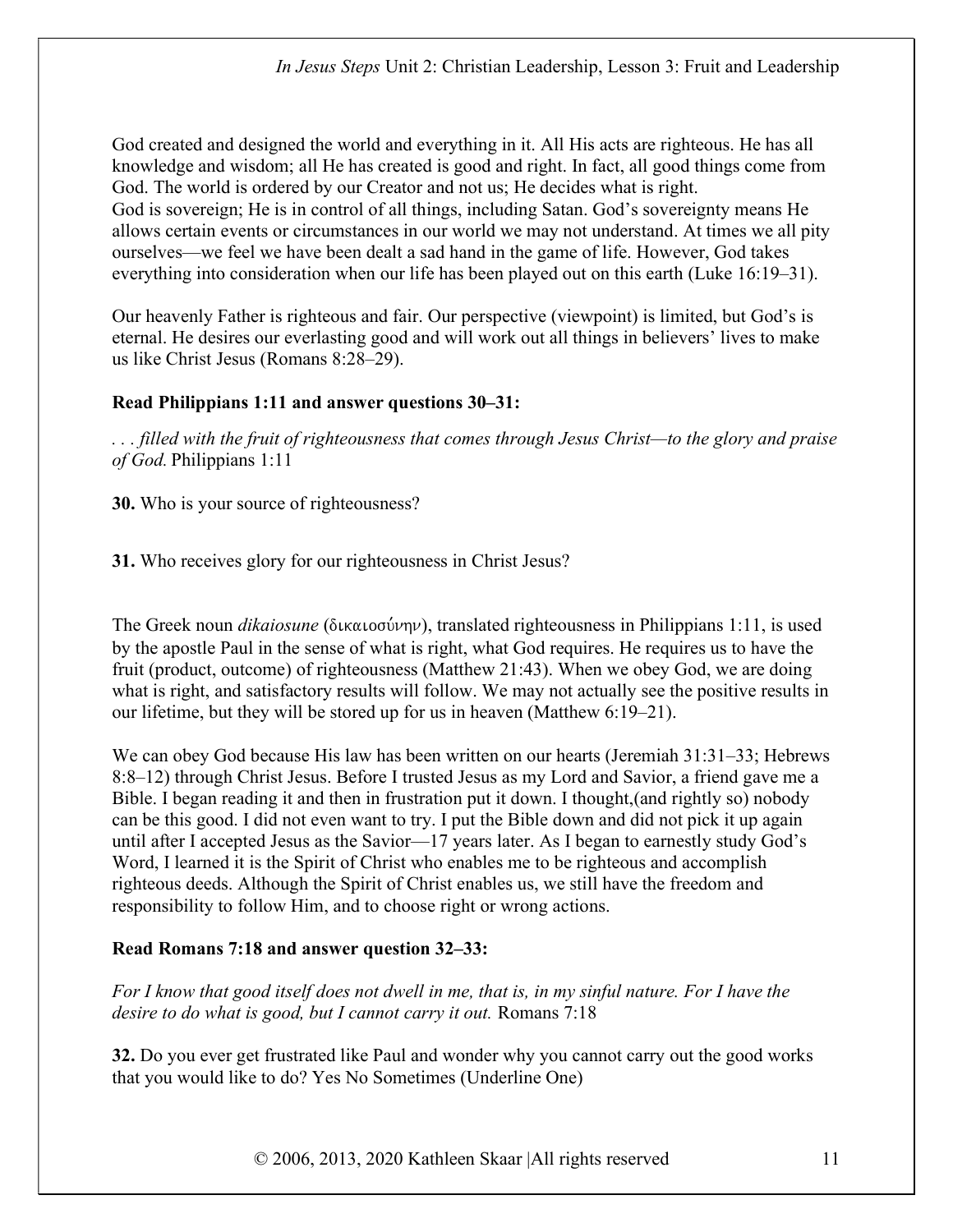33. Explain why, or why you do not, get frustrated in carrying out good works in question 32.

Accountability: Be prepared to share answers to #32–33 with your discipleship team.

Paul is saying that nothing good lives in his sinful nature and from this nature he cannot carry out good. He must rely on Jesus to carry out his good works and it is a process (2 Corinthians 3:18). Through Jesus we receive a new nature and become a new creation. However, we do not lose our sin nature, and this can sometimes cause a struggle within us.

No one has the power to overcome their sinful nature in their own strength but must rely upon the Holy Spirit. This is an important concept for the Christian leader to grasp. Otherwise, we may live in a state of frustration and defeat trying to work in our own strength. Knowing this truth of relying on Jesus and His righteousness will allow us to help others overcome the obstacles and heartaches they may face in desiring to do what is good, but unable to carry it out.

**34.** Read Romans 1:17. How do *you* know *you* are righteous?

For in the gospel the righteousness of God is revealed—a righteousness that is by faith from first to last, just as it is written: "The righteous will live by faith." Romans 1:17

#### Read Romans 8:1–4 and answer questions 35–38:

Therefore, there is now no condemnation for those who are in Christ Jesus,  $\lambda$  because through Christ Jesus the law of the Spirit who gives life has set you free from the law of sin and death.  $3$ For what the law was powerless to do because it was weakened by the flesh, God did by sending his own Son in the likeness of sinful flesh to be a sin offering. And so he condemned sin in the flesh, <sup>4</sup>in order that the righteous requirement of the law might be fully met in us, who do not live according to the flesh but according to the Spirit. Romans 8:1–4

**Definition:** Condemnation is the English word translated from the Greek word, katakrima (κατάκριμα). It is a legal technical term for the result of judging, including both the sentence and its execution. The Greek word can also be translated penalty, sentence of doom, and punishment.

**Definition:** Flesh is the skin and meat of humans and animals. In Romans 8:1–4, Paul uses flesh symbolically as a sinful and sensual power tending toward sin and opposing the Spirit's working. Flesh represents dedication to physical desires rather than obedience to God.

35. There is no condemnation for those who are in Christ Jesus, because (v. 2):

36. How did God condemn sin in sinful man (v. 3)?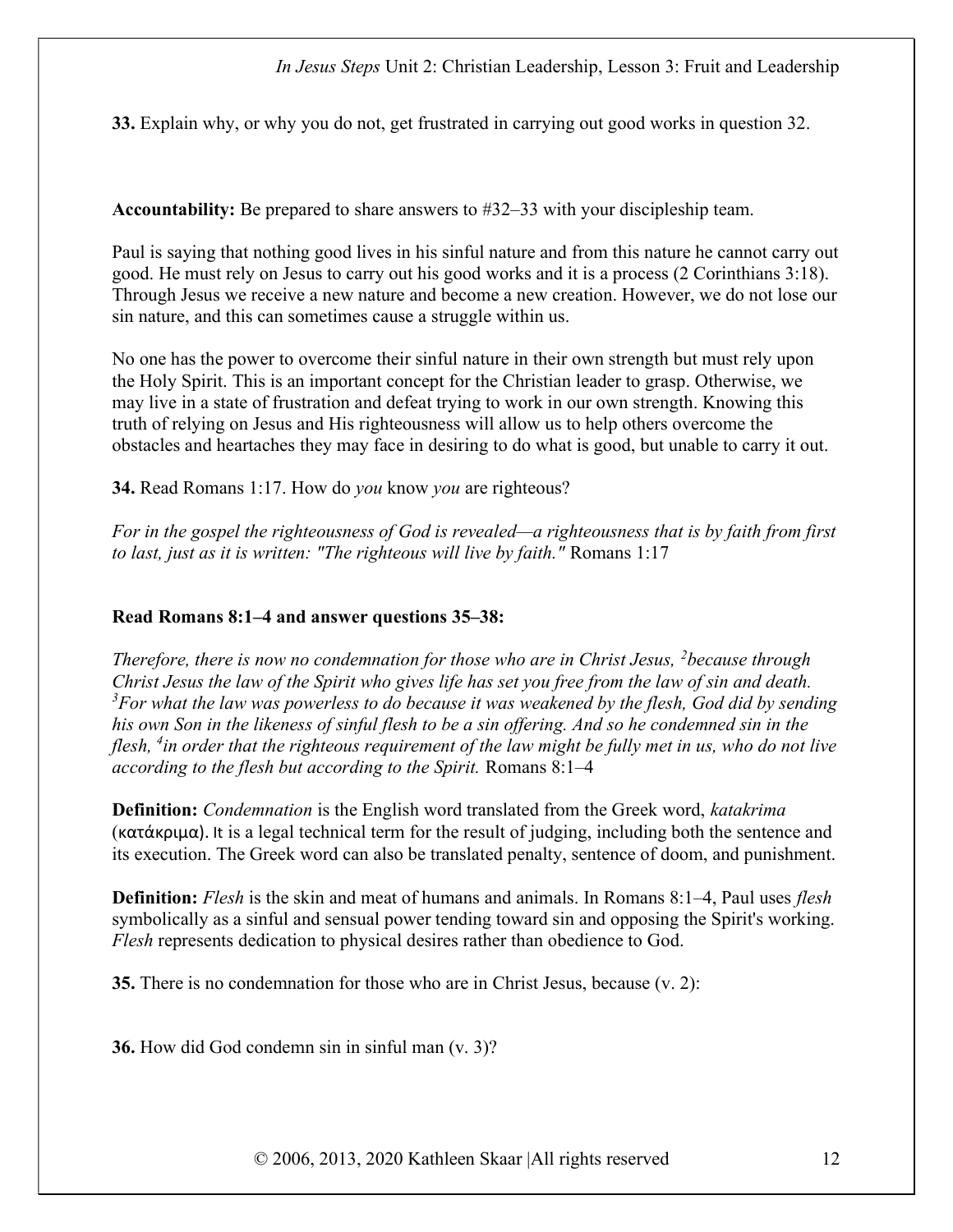37. Why did God condemn sin in sinful man (v. 4a)?

38. We do not live according to the flesh but according to the  $($ v. 4b).

William Carey's decision to pack up and move to India for the sake of declaring the Gospel message was a righteous deed. He looked to his Savior and did not worry about the five-month voyage to India. This deed was the first of many righteous actions as Carey followed his Savior step by step. It was not always easy, because he faced many hardships and challenges in his life as a missionary.

On his way to India, the ship he boarded ran into a violent storm that raged for two days. He went about helping the crew in whatever was needed. Then, once in India, he had to learn the language, find housing, and look for a way to support his wife and children who accompanied him. While in India he faced malaria-carrying mosquitoes, robbers, tigers, and disease. One of his young sons died in India. Each day Carey had to choose to trust God and keep doing the next righteous deed as the Spirit led.<sup>9</sup>

Recall that Carey had a gift for languages. He did not let his God-given talent go to waste. He translated the Bible into Bengali as the Holy Spirit led and enabled him. He worked even while facing hardships at home and in the field. His first wife suffered from depression and delusions. He and others cared for her at their home in India until her death of a fever in  $1807$ .<sup>10</sup>

### Read Philippians 2:12–13 and answer questions 39–42:

Therefore, my dear friends, as you have always obeyed—not only in my presence, but now much more in my absence—continue to work out your salvation with fear and trembling,  $^{13}$  for it is God who works in you to will and to act in order to fulfill his good purpose. Philippians 2:12–13

39. Who helps you choose God's plan for your life and act accordingly (v. 13)?

40. If God is working in you for His purpose, what is your responsibility (v. 12)?

41. Why does Paul say to work out your salvation with fear and trembling (v. 12c)? (Read Luke 3:8–14; 1 Corinthians 2:3, 9:24–27; 2 Corinthians 7:15)

<sup>&</sup>lt;sup>9</sup> Ibid., 101, 117.

<sup>&</sup>lt;sup>10</sup> Ruth A. Tucker, *William Carey's Less-than-Perfect Family Life*, <https://christianhistoryinstitute.org/magazine/ article/ william-careys-less-than-perfect-family-life >(accessed 1/25/2020).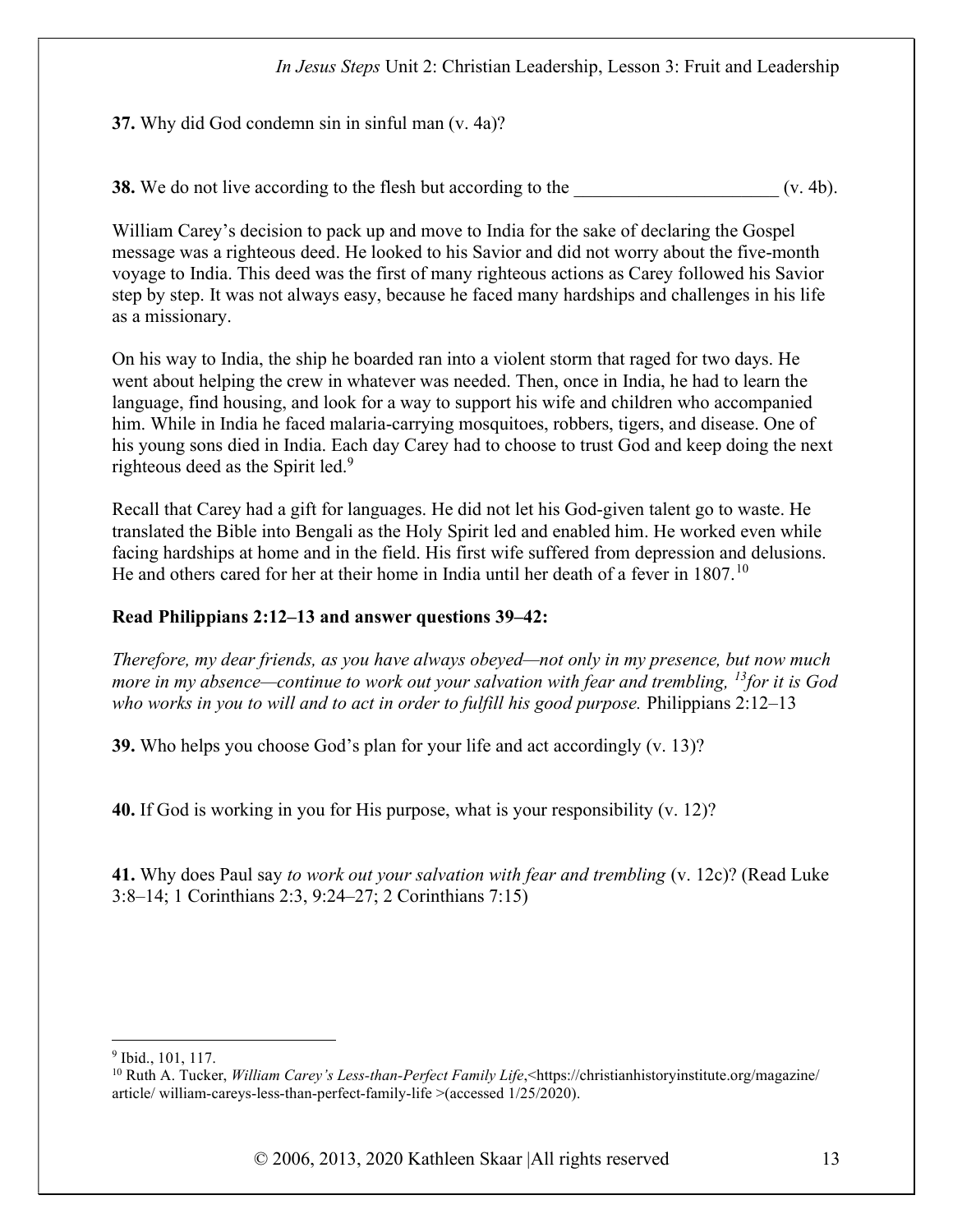Paul is saying that if you are saved, you should be laboring for God and His kingdom by being obedient and reverent (showing extreme respect). Christ, our Leader, set the example for how we should labor in producing good fruit. He not only listened and acted on His Father's instructions, but He also revered and honored Him. He did not complain about His assignments or look for ways to satisfy His own needs. He was not arrogant or self-serving. He took nothing for granted but always looked to see what God desired of Him. Although His major and primary work was going to the cross, He lived a purposeful and joyful life, performing righteous acts wherever He went.

42. What would you tell those who are discouraged in their ability to produce fruit?

Accountability: Be prepared to share answers to #39–42 with your discipleship team.

If you or another believer are discouraged about your ability to produce fruit, remember that God has the plan! He is in charge of our good works. Ask God each day for your assignments. It does not matter how small or insignificant the action may seem; it is our prompt obedience that counts. You will be commended on how well you follow Jesus and not commended on following your own desires. Remember, a simple act of kindness, done with the right, humble motivation, warms our Father's heart while a "big" deed done with wrong, prideful motivation does not.

Another aspect of discouragement over the lack of good works is wrong expectations about God's plan. We may have misinterpreted what God wants us to do and need to pray for additional wisdom and direction. There is also the possibility of unconfessed sin God would like addressed.

### Read 1 John 1:9–2:1 and answer question 43–46:

If we confess our sins, he is faithful and just and will forgive us our sins and purify us from all unrighteousness.  $^{10}$ If we claim we have not sinned, we make him out to be a liar and his word is not in us.  $^{11}Mv$  dear children, I write this to you so that you will not sin. But if anybody does sin, we have an advocate with the Father—Jesus Christ, the Righteous One. 1 John 1:9–2:1 (Confess is to acknowledge, declare, admit, or say plainly. An advocate defends and represents a person.)

43. As a believer what action are you supposed to take if you sin?

44. Who is faithful and just and will forgive us our sins when we confess (v. 9)?

45. Who purifies us from all unrighteousness (v. 9)?

46. Who is our advocate with God the Father (1 John 2:1)?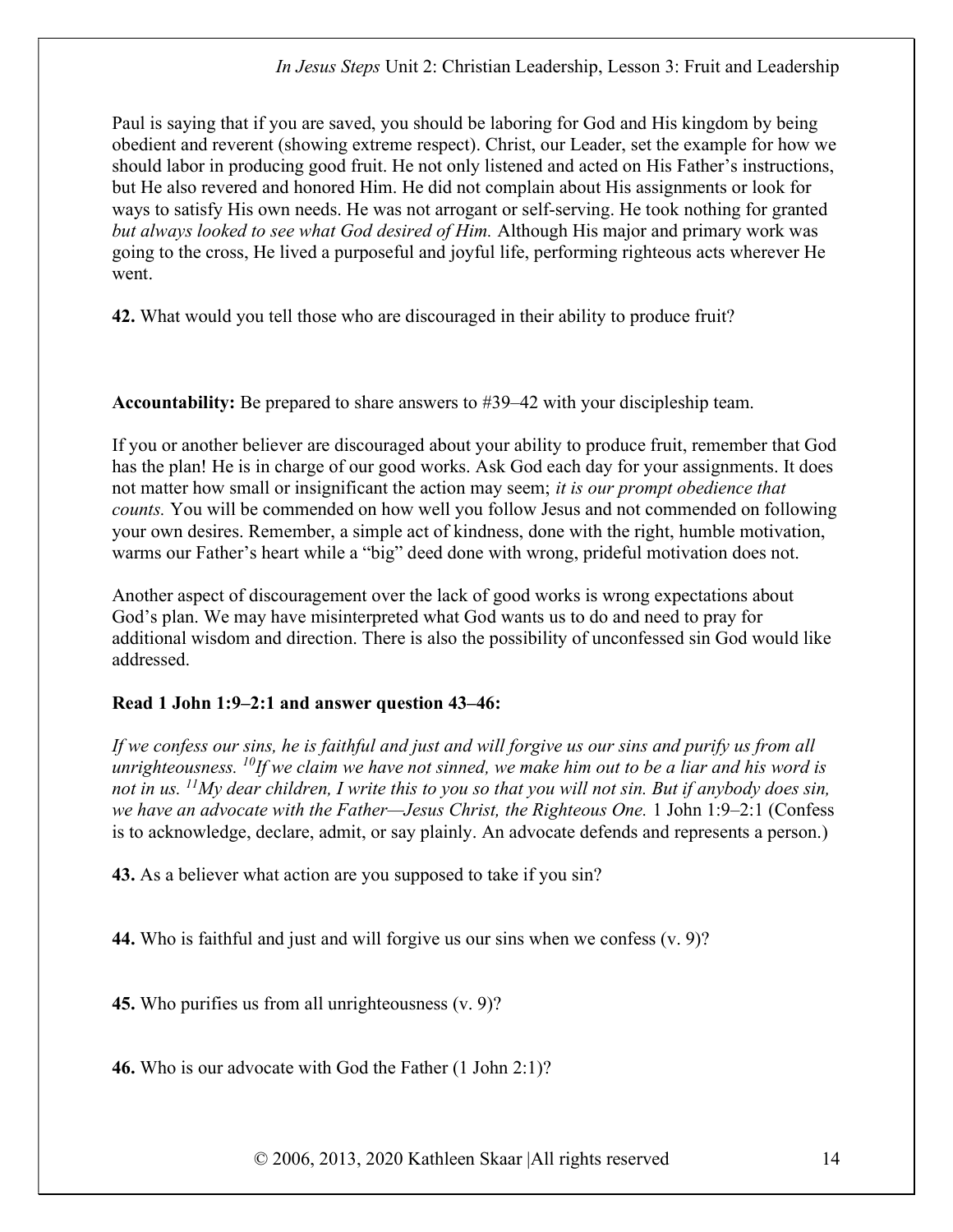Sanctification is a word used to describe our growth or maturity in our likeness to Jesus. That is, we continually move forward in personal holiness and acting or being like Jesus. We sin less and serve more effectively—we produce more and better fruit. It is a process that will continue all the days of our lives.

Still, we cannot sanctify ourselves. Holiness and fruit begin with the Holy Spirit within us. We must depend on Him. Nothing we do apart from our triune God has any merit or value.

However, this does not mean our role is passive (inactive), just waiting for God to do all the work or sitting around waiting for a sign from heaven. Throughout the Bible we are told and commanded to do many things. If we see a brother or sister in need, we know we are to help them because God has already instructed us to do this. The point is for us to pray fervently for God's will and direction but also to act upon the commands He has already given us in the Bible.

### Read Acts 26:20 and fill-in the blanks for question 47:

First to those in Damascus, then to those in Jerusalem and in all Judea, and then to the Gentiles, I preached that they should repent and turn to God and demonstrate their repentance by their deeds. Acts 26:20 (Repentance is a change of heart and a turning from one's sins.)

47. Paul says that he preached so that people (Jews and Gentiles) would repent and turn to God

and demonstrate or prove their by their by their (v. 20c).

Paul was saying something like this: "Look, if you believe that Jesus died for your sins and you have indeed turned from sin, then demonstrate it, verify it by what you do. Your deeds should testify (give evidence) that you are a Christ follower."

The Lord gave a similar message to the Israelites through the prophet Jeremiah about 600 BC. The Lord said, "So turn from your evil ways, each one of you, and reform your ways and your actions" (Jeremiah 18:11). John the Baptist also preached on the need to "produce fruit in keeping with repentance "(Luke 3:8).

How do we demonstrate our repentance by our deeds? The Bible teaches us about good deeds why, how, and when to act. In addition, God has things for us to do while we are on this earth and will reveal them to us as we follow Him. It may be as simple as holding a door open for someone to go through or giving money to someone in need. The size of the work, deed, or task is not what is important. The importance lies in our desire and willingness to honor God through our actions.

### A Conundrum (a Puzzle or Challenge)

48. Read Mathew 6:1–2 and Matthew 5:15–16. These passages of Scripture appear contradictory. Explain how a Christian leader does not practice righteousness in front of others, and at the same time lets others see their good deeds?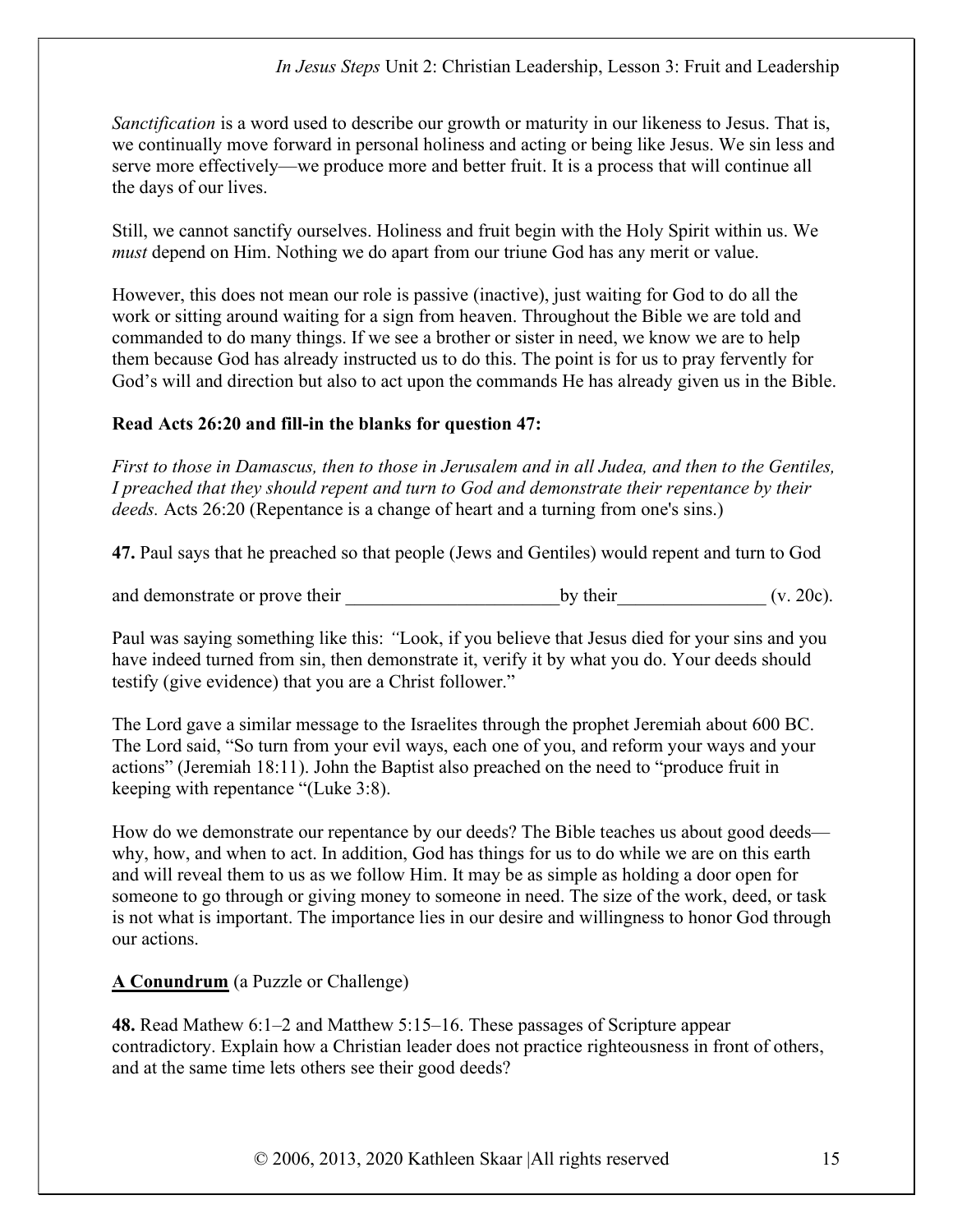Jesus said in Matthew 6:1–2: (Underlining added by author for focus.)

"Be careful not to practice your righteousness in front of others to be seen by them. If you do, you will have no reward from your Father in heaven.  ${}^{2}S$ o when you give to the needy, do not announce it with trumpets, as the hypocrites do in the synagogues and on the streets, to be honored by others. Truly I tell you, they have received their reward in full." (Hypocrisy is the practice of claiming to have moral standards or beliefs to which one's own behavior does not conform; pretense.)

# However, Jesus also said in Matthew 5:15–16:

"Neither do people light a lamp and put it under a bowl. Instead they put it on its stand, and it gives light to everyone in the house. <sup>16</sup>In the same way, let your light shine before others, that they may see your good deeds and glorify your Father in heaven."

Accountability: Be prepared to share answers to #42 with your discipleship team.

In Mathew 6:1–2, Jesus is talking about the condition of our heart. What is the motivation of our righteousness or good deeds? If we are doing good deeds to bring attention or praise to ourselves, we are hypocrites. We are just pretending to care about God or people to inflate our own ego.

We are *not* to do good works for puffing up ourselves, but for God's honor. Jesus is teaching in Matthew 5:15–16 that people should see our character and deeds and praise God. Our kindness and helpfulness should shine forth before others and glorify our Father in heaven.

49. Thank God for all the good actions He has done through *you* since becoming a Christian. Ask God to forgive you for the times you tried to take credit for His work. Determine to always give God the honor only He deserves. I have prayed. Yes No (Underline One)

Not to us, LORD, not to us but to your name be the glory, because of your love and faithfulness. Psalm 115:1

—End Day Three—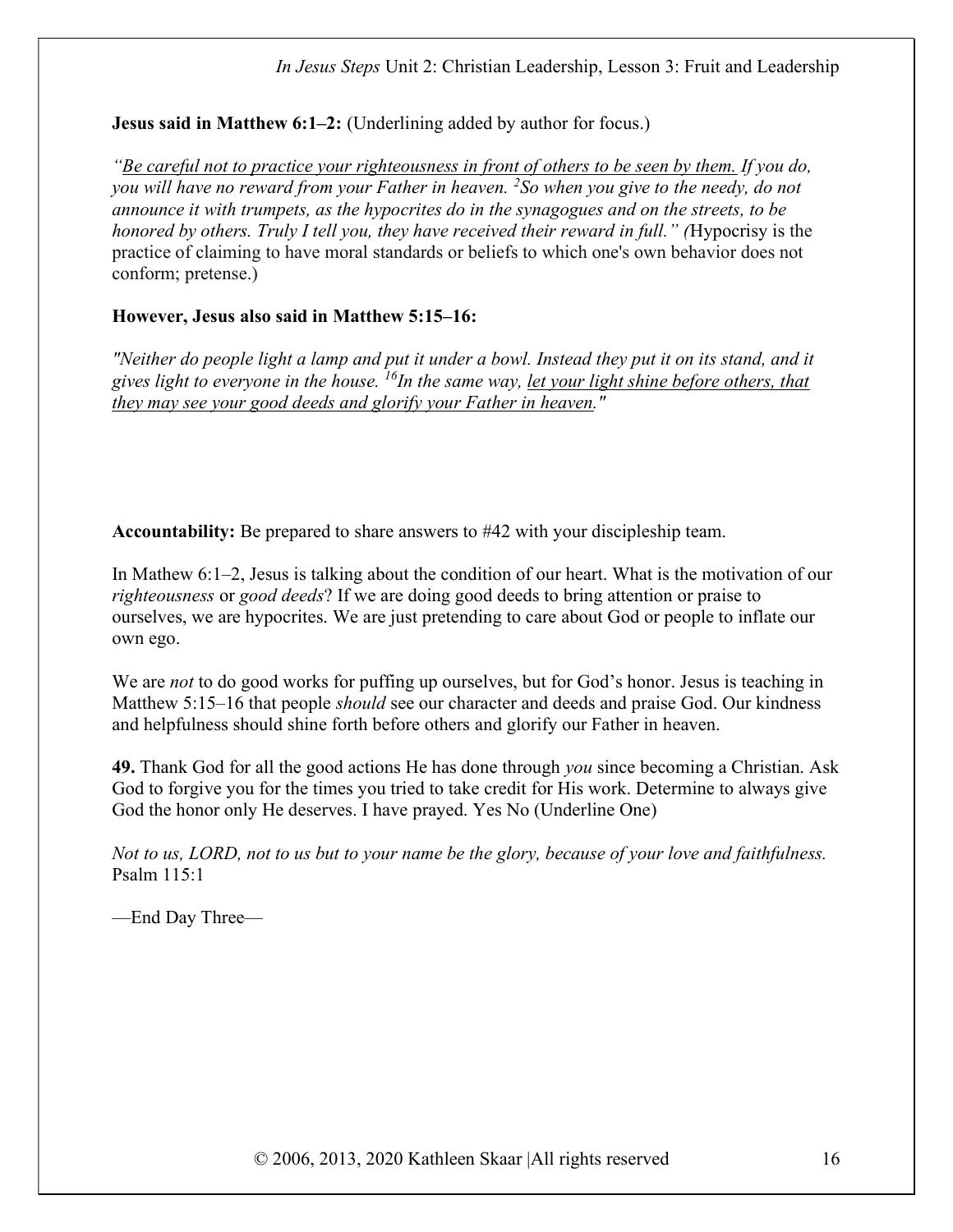# Day Four The Fruit of a Changed Life: Making Disciples

We are focusing on four kinds of fruit in a leader's life. We have discussed *Character* and Deeds. Now we turn to the third kind of fruit you produce: Making Disciples.

# 3. Making Disciples

We are defining a disciple as one who believes in Jesus, the risen Lord, and follows Him. A disciple is one who has converted, that is, changed from one form or character to another. The Greek word that is translated convert in the New American Standard (NASB) and other Bible translations is *strepho* ( $\sigma \rho \notin \phi \omega$ ). It means to turn and change inwardly. The New International Version (NIV) uses change to translate the Greek word, strepho.

A convert changes inwardly and outwardly. To become a disciple of Christ a person must have a total change of heart. Following an encounter with Christ is sometimes called conversion. Thus, we change by turning away from the sinful self to following our righteous God. The biblical evidence, both within the Old Testament (Psalm 51:13; Deuteronomy 10:16) and the New Testament (Matthew 18:3; Acts 3:19) emphasizes the importance of change and turning to God.

When we have decided to follow Christ, we have a story to tell. This story is known as our personal testimony. It is simply how we came to know Christ and how He changed our lives. It is a way to share the gospel with others by explaining our personal conversion and experience.

50. Write your personal testimony (statement) including what your life was like before Christ, how you met Christ, and how your life has changed. This should be a condensed version that could be given in 30–60 seconds. Different circumstances may call for a fuller and more complete story.

Accountability: Be prepared to share your personal testimony to #50 with your team.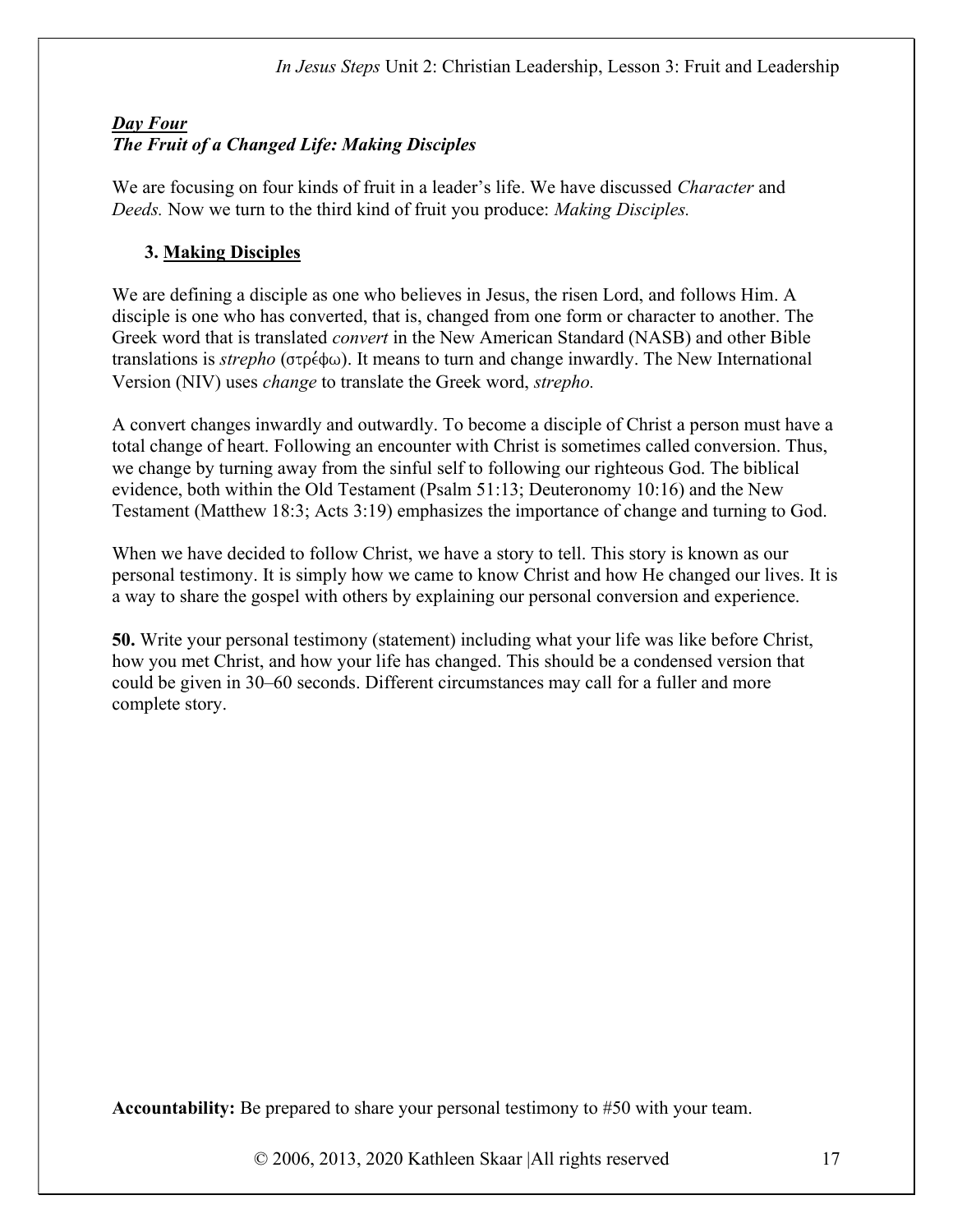#### Read Matthew 28:18–20 and answer questions 51–53:

Then Jesus came to them and said, "All authority in heaven and on earth has been given to me. <sup>19</sup>Therefore go and make disciples of all nations, baptizing them in the name of the Father and of the Son and of the Holy Spirit,  $^{20}$  and teaching them to obey everything I have commanded you. And surely I am with you always, to the very end of the age." Matthew 28:18–20

51. Who has received all authority in heaven and on earth (v. 18)?

52. Since Jesus has received all authority in heaven and on earth, what does He command?

53. When you make disciples, are they also required to make disciples? Yes No (Underline One)

Accountability: Be prepared to share your answers to #51–53 with your discipleship team.

The passage, Matthew 28:18–20, is known as the "Great Commission." Commission is defined as giving authority to someone to perform a certain task or duty. Jesus has *all authority* in heaven and on earth and He was giving His first disciples authority to make new or additional disciples.

These verses are still valid and applicable to our own lives. Jesus is giving His authority to His disciples today. Are you a disciple of Christ? Disciples are students or pupils who learn about and follow their Master. They take Jesus' teachings to heart and pass them on to others. If you answered, Yes, I am a disciple of Christ, then you are commanded to make disciples for Jesus and teach them to obey Him.

Jesus is commissioning you as an officer in the kingdom of God. Therefore, you are God's agent, His leader, His ambassador on this earth. Our duty and responsibility are to produce other Christians for fruitful service.

### Action Step

54. Pray and ask God to help you make one disciple within the next 12 months. Pray also for whatever you feel is lacking in your ability to reach out to the lost and make disciples. Keep a record in your journal or notepad. For discipleship growth, help them become part of an In Jesus Steps team.

I have prayed: Yes No (Underline One)

This may be a long-term Action Step, so check in with the other disciples regarding each other's progress. Pray and help each other in any way the Holy Spirit leads.

55. Read John 16:7–11. Who proves the world to be in the wrong about sin because people do not believe in Jesus (vv. 8–9)?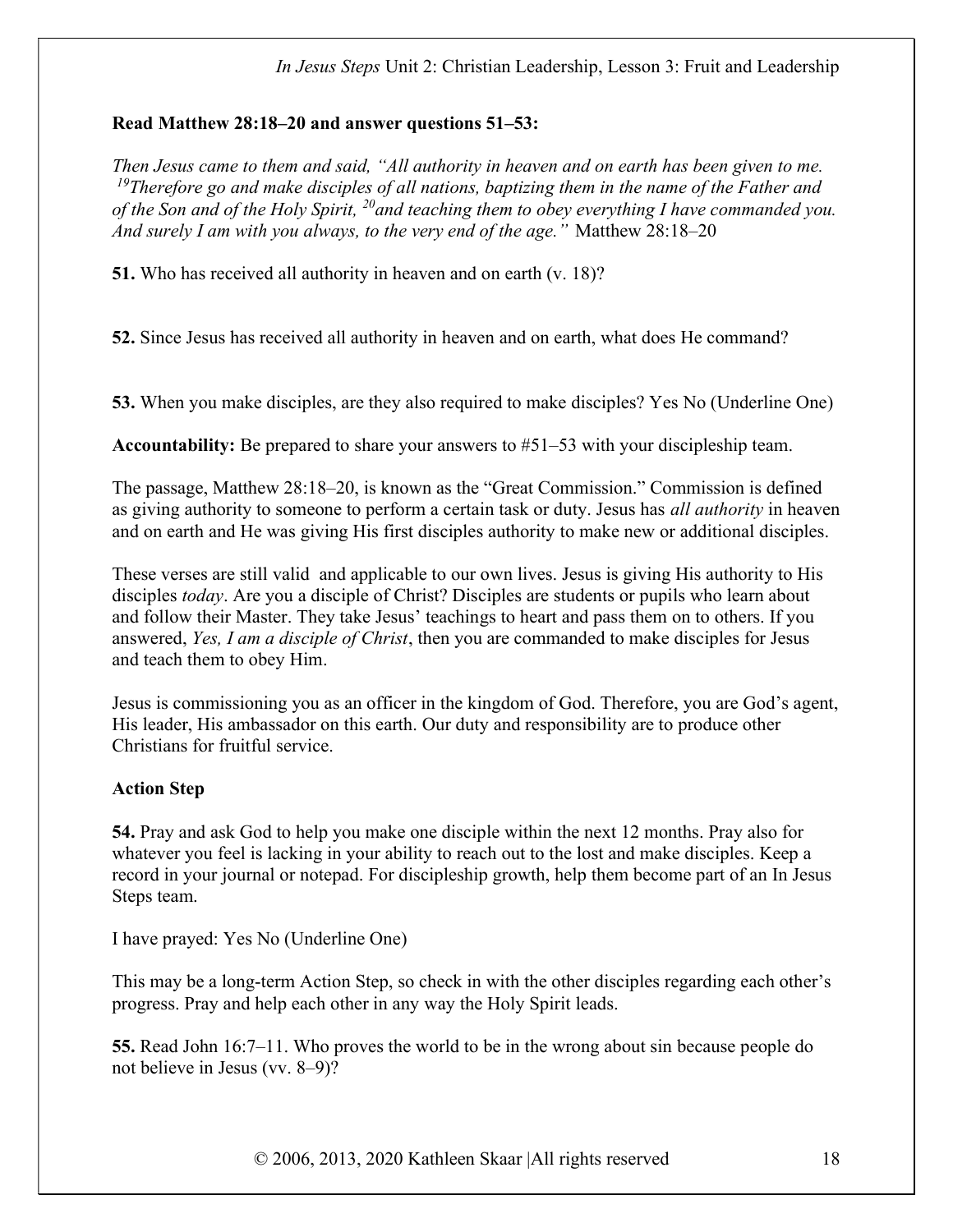But very truly I tell you, it is for your good that I am going away. Unless I go away, the Advocate will not come to you; but if I go, I will send him to you.<sup>8</sup> When he comes, he will prove the world to be in the wrong about sin and righteousness and judgment:  $\delta$ about sin, because people do not believe in me; <sup>10</sup>about righteousness, because I am going to the Father, where you can see me no longer;  $\frac{11}{1}$  and about judgment, because the prince of this world now stands condemned. John 16:7–11 (Satan is the prince of this world that is condemned.)

The pressure is off! It is not our job to make others feel guilty about their sins. Indeed, you and I cannot. The Holy Spirit is the one who moves hearts to comprehend their wrongdoing and unbelief. Our job is to share the person of Jesus Christ with others and pray for the Spirit to convict them of their sins.

Believers are not only convicted of their sins, but of Jesus' righteousness (innocently crucified). He is God's Son, the Messiah (that is, the promised deliverer). The Holy Spirit proves that Jesus is the righteous one who takes away sins. The Spirit proves the world wrong (especially the Jews who sought His death at that time) that Jesus was a blasphemous sinner. No, Jesus was not. The Holy Spirit proves that Jesus of Nazareth was the Messiah, the righteous one and chosen deliverer.

Jesus goes to the Father through the wonder of the resurrection where He is accepted by God; the ransom was accepted, and sinners can be justified. God the Father approved of Jesus' work on the cross and once Christ returned to the Father, the disciples would not see Him again until judgment day.

### Read Romans 10:13–17 and answer questions 56–59:

"Everyone who calls on the name of the Lord will be saved."  $^{14}$ How, then, can they call on the one they have not believed in? And how can they believe in the one of whom they have not heard? And how can they hear without someone preaching to them? <sup>15</sup>And how can anyone preach unless they are sent? As it is written: "How beautiful are the feet of those who bring good news!"  $^{16}$ But not all the Israelites accepted the good news. For Isaiah says, "Lord, who has believed our message?"  $^{17}$ Consequently, faith comes from hearing the message, and the message is heard through the word about Christ. Romans 10:13–17

56. How are people going to be saved (v. 13)?

57. How will people know about Jesus and how they can be saved through Him (v. 14)?

58. How are feet described that bring the good news of Jesus Christ (v. 15)?

59. Did everyone accept the good news of Jesus Christ (v. 16)? Yes No (Underline One)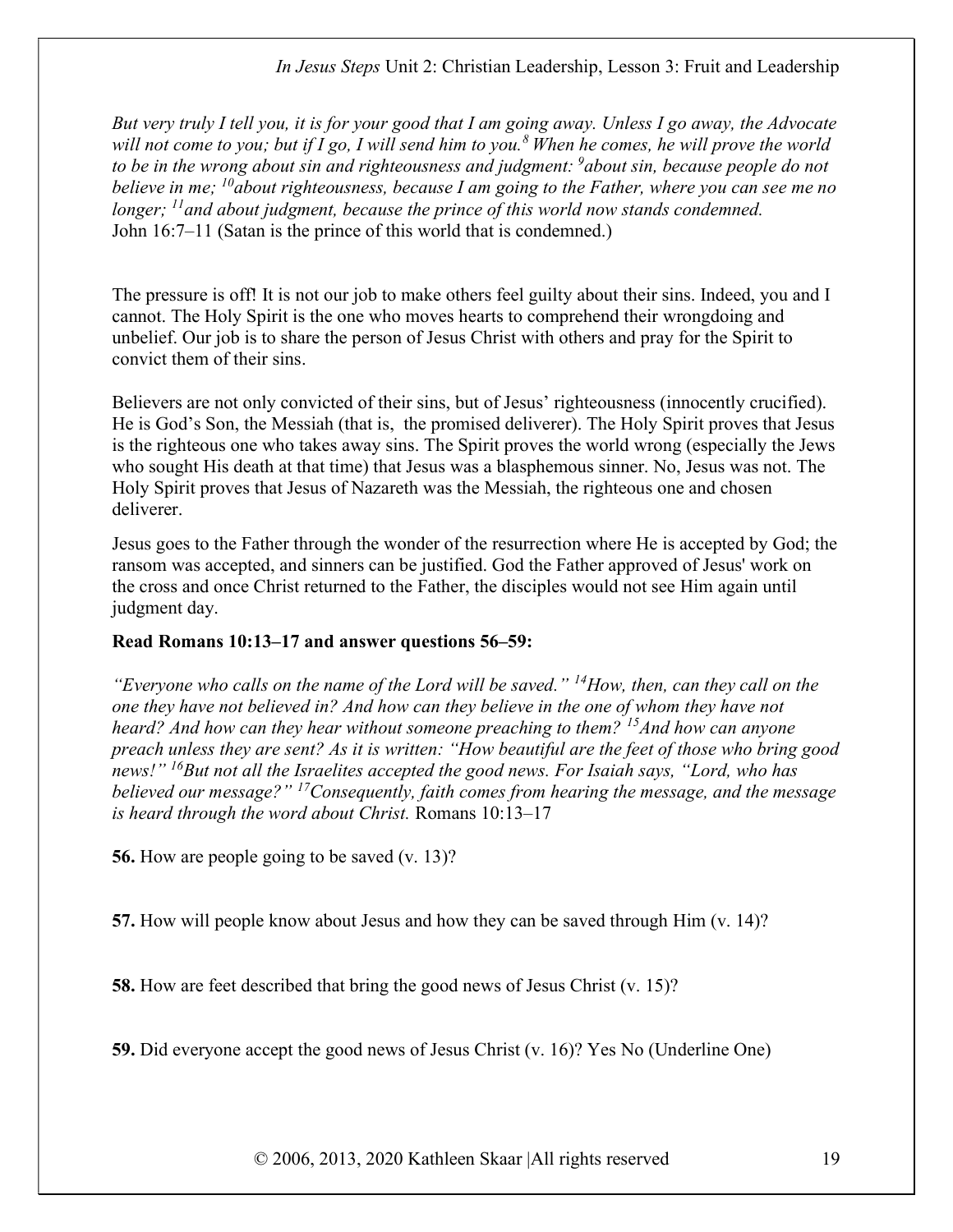The word *preaching* in Romans 10:14 is positive and life-giving. However, *preaching* can be used in a negative sense. It can mean giving out moral advice in an obnoxious or forceful manner. The word came to have this unflattering definition because some believers did not share Jesus in love, but in arrogance and self-righteousness.

The Greek word translated preaching is kerusso (κηρύσσὼ). It means to proclaim, make known, or preach. Proclaim means to declare, announce, or state publicly. You can declare or tell the truth about Christ to one person or many—the Holy Spirit will lead you. Your authority to proclaim, make known, or preach the gospel comes from Jesus Himself (Matthew 28:18–20).

William Carey had sailed to India to win souls and labored *seven* years before seeing the first convert, Krishna Pal. Carey had no problem drawing a crowd, but people were not willing to give up their false gods and solely follow Jesus. Most of the time Carey was optimistic and cheerful, but he did despair several times in his life. Each time, he relied on His Savior to pull him through. Carey labored 41 years in India and never returned to England.<sup>11</sup>

After waiting seven years, Carey's impact was life-changing and long-lasting. As Galen Royer wrote, "When Carey died there were in connection with the mission he founded some 30 missionaries, 40 native teachers, 45 stations and substations, and approximately 600 church members. In addition, one must remember that he was the cause of the forming of the English Baptist Missionary Society, thru whom Christ has been brought to thousands in different parts of the world."<sup>12</sup>

Prior to going to India on May 30, 1792, at a ministerial gathering, Carey "preached from Isaiah 54:2–3, in which he laid down his two general arguments, which have since become a missionary motto, "Expect great things from God: attempt great things for God."<sup>13</sup>

60. How does William Carey's life encourage you?

### Action Step

61. Pray and ask the Holy Spirit to give you an opportunity to make Christ known to someone within the next week. Describe the Holy Spirit's leading and result:

Accountability: Be prepared to share your answer to #60—61 with your discipleship team.

—End Day Four—

<sup>&</sup>lt;sup>11</sup> Fred Barlow, "William Carey: Missionary-Evangelist,"

<sup>&</sup>lt;https://www.wholesomewords.org/missions/bcarey1.html> (accessed 02/4/2020).

<sup>&</sup>lt;sup>12</sup> Galen B. Royer, "William Carey: The Father of Modern Missions," <https://www.wholesomewords.org/missions/ bcarey3.html> (accessed 02/4/2020).

 $13$  Ibid.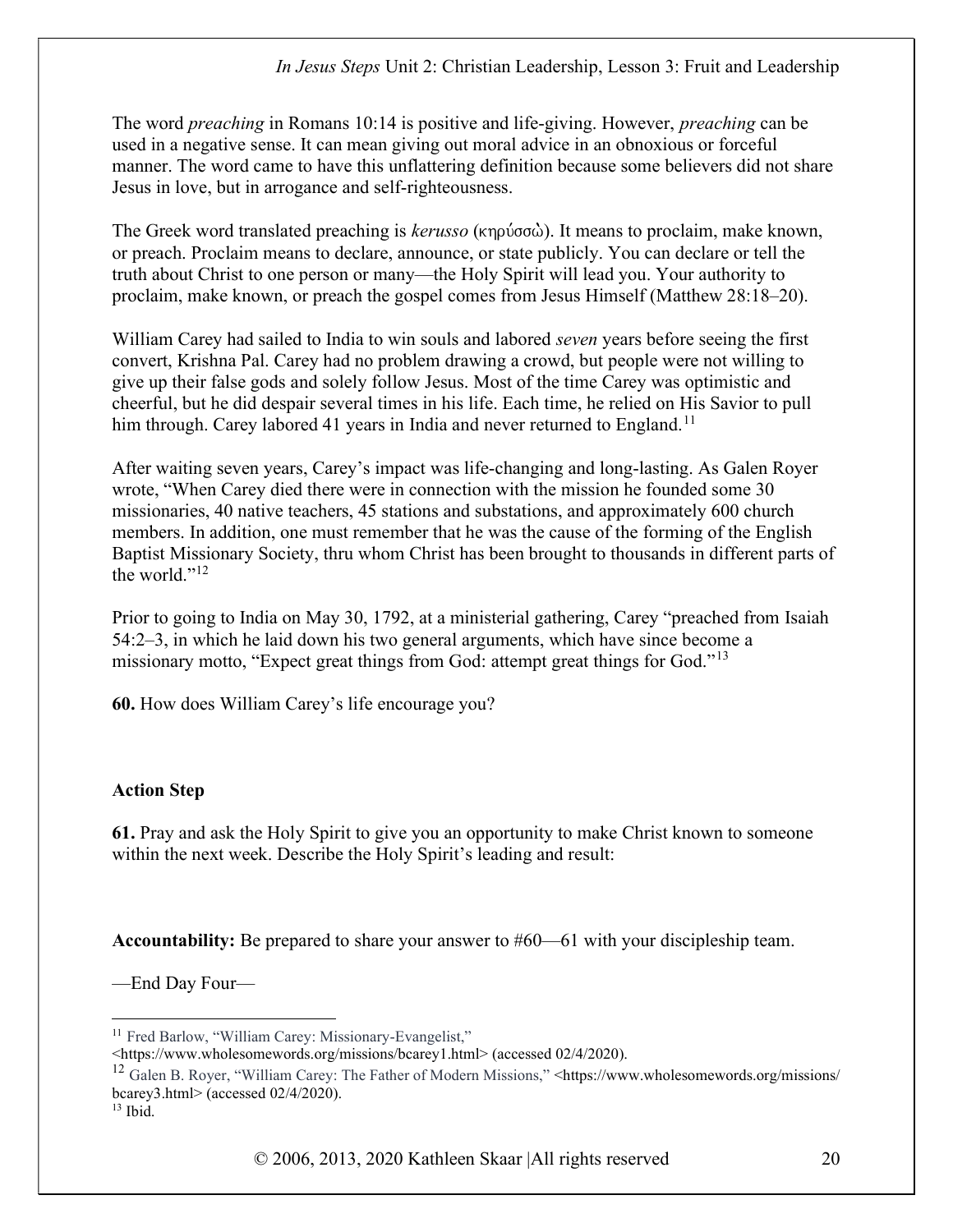## Day Five The Fruit of Lips

We have been focusing on four kinds of fruit in a leader's life: *Character*, *Deeds*, *Making* Disciples, and now Praise. Praise, like all other fruit, comes through living in, and for Christ. Christian Leadership: The Leader in Worship, Lesson 17 is centered on praise, so we will keep this section brief.

# 4. Praise

### Read Hebrews 13:15 and answer questions 62–63:

Through Jesus, therefore, let us continually offer to God a sacrifice of praise—the fruit of lips that openly profess his name. Hebrews 13:15 (Profess is to admit and acknowledge.)

62. How often should we offer praise (honor, tribute) to God?

63. When we speak good and truthful things about God, how are our lips described?

# Action Steps

64. Pray for the fruit of lips that profess and praise God. I have prayed and asked God to give me the fruit of lips that openly and continually profess and praise His name. Yes No (Underline One)

65. Look for an opportunity to praise God openly over the next few days. Write about your experience.

Accountability: Be prepared to share #65 with your discipleship team. When you meet, tell them how you praised God and the circumstances surrounding your *sacrifice of praise*.

Christian leaders produce good fruit. They are active in the kingdom, sowing (planting and scattering) seed. Leaders are careful with thoughts, deeds, and actions, making sure they line up with Christ's example.

Leaders or disciples are accountable to God for planting and scattering but are not responsible for the result. The following Parable of the Growing Seed illustrates this point. Jesus may have explained this parable to His disciples, but the meaning is not recorded for us in the Bible.

We do know from a similar story, the Parable of the Sower (Mark 4:2–9) that the seed is the Word of God (the Bible). The seed that grows and matures represents people receptive to God and His Word. We also learn from Scripture that God makes His Word grow and mature within a person's mind and heart independently of human effort. (1 Corinthians 3:6).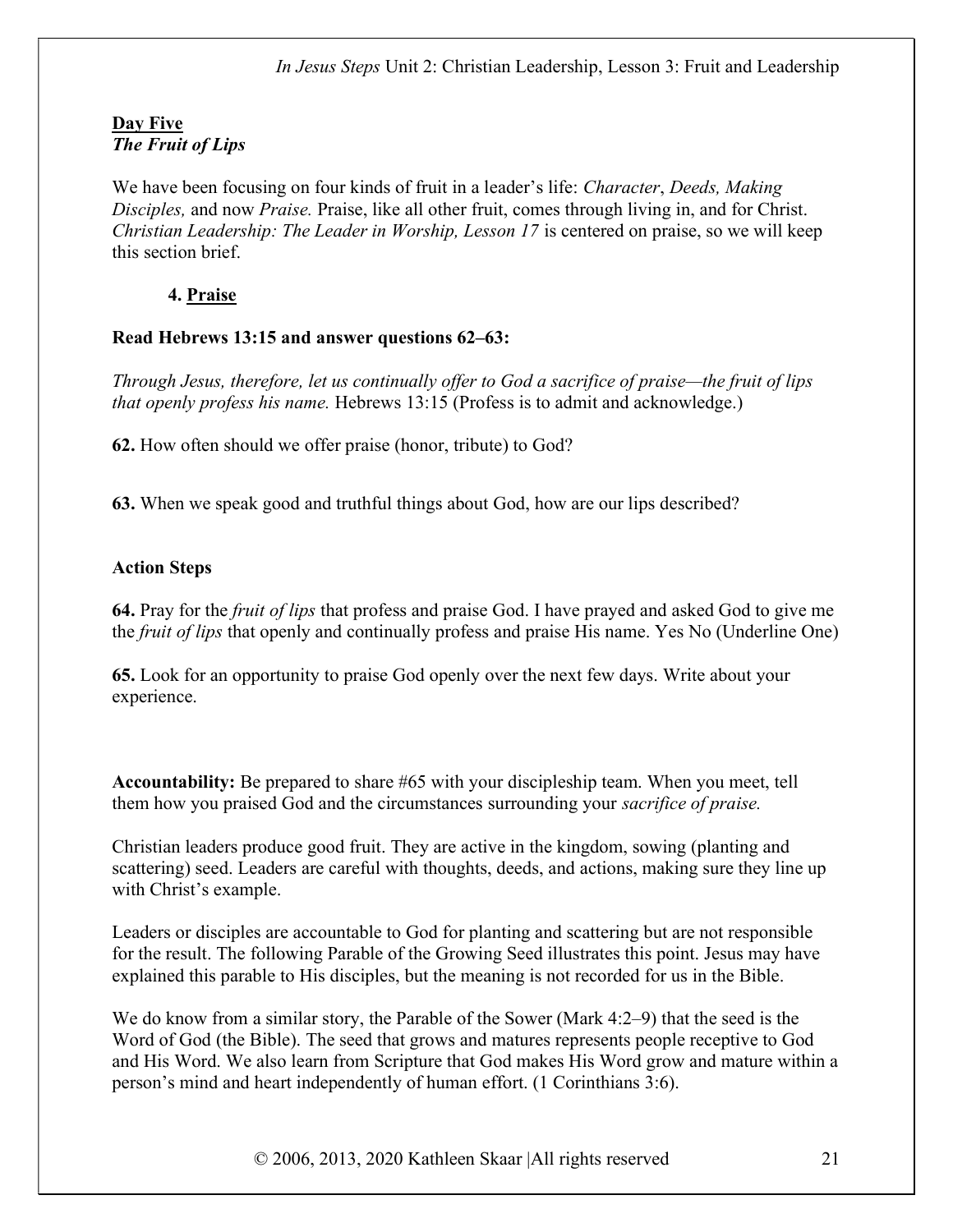#### Read Mark 4:26–29 and answer questions 66–67:

He also said, "This is what the kingdom of God is like. A man scatters seed on the ground. <sup>27</sup>Night and day, whether he sleeps or gets up, the seed sprouts and grows, though he does not know how. <sup>28</sup>All by itself the soil produces grain—first the stalk, then the head, then the full kernel in the head.  $^{29}$ As soon as the grain is ripe, he puts the sickle to it, because the harvest has come." Mark 4:26–29

66. What is the kingdom of God like?

67. Explain the meaning of the Parable of the Growing Seed in Mark 4:26-29.

The principle of the Sower and Growing Seed Parables is true for producing fruit. We are responsible for obeying God by sowing or planting the truth of His Word into the fruit of character, deeds, making disciples, and praise. God is responsible for the resulting crop and therefore, the growing of His kingdom. Sometimes the fruit trees seem bare, that is, our obedience and righteous works seem to have no beneficial effect. However, in God's economy (plan) success may look differently or be on another, more purposeful timetable.

Missionary William Carey continued to praise God and serve Him without converts—the outward sign of success. What if Carey had given up and had a going-away pity party? He would not have opened-up India for other missionaries, which he did. Certainly, he would not be known as the Father of Modern Missions. And most definitely he would not have translated and printed the Bible into 40 languages. Carey trusted God, persevered, and bore the fruit of character, deeds, making disciples, and praise.

God told Abraham that He would make him fruitful (Genesis 17:6–7). Yes, he was called to be the father of many nations yet did not even have one son at the time. Imagine the faith he had to have considering his current circumstances. Plus, Abraham waited 25 years before God blessed him with his son Isaac.

68. Please write or type if there is anything that you are personally waiting for and trying to be patient in the Lord.

Accountability: Be prepared to share your answer to #68 with the other disciples.

69. Read Mark 11:13–14. Why was Jesus displeased with the fig tree?

Seeing in the distance a fig tree in leaf, he went to find out if it had any fruit. When he reached it, he found nothing but leaves, because it was not the season for figs.  $^{14}$ Then he said to the tree, "May no one ever eat fruit from you again." And his disciples heard him say it. Mark 11:13–14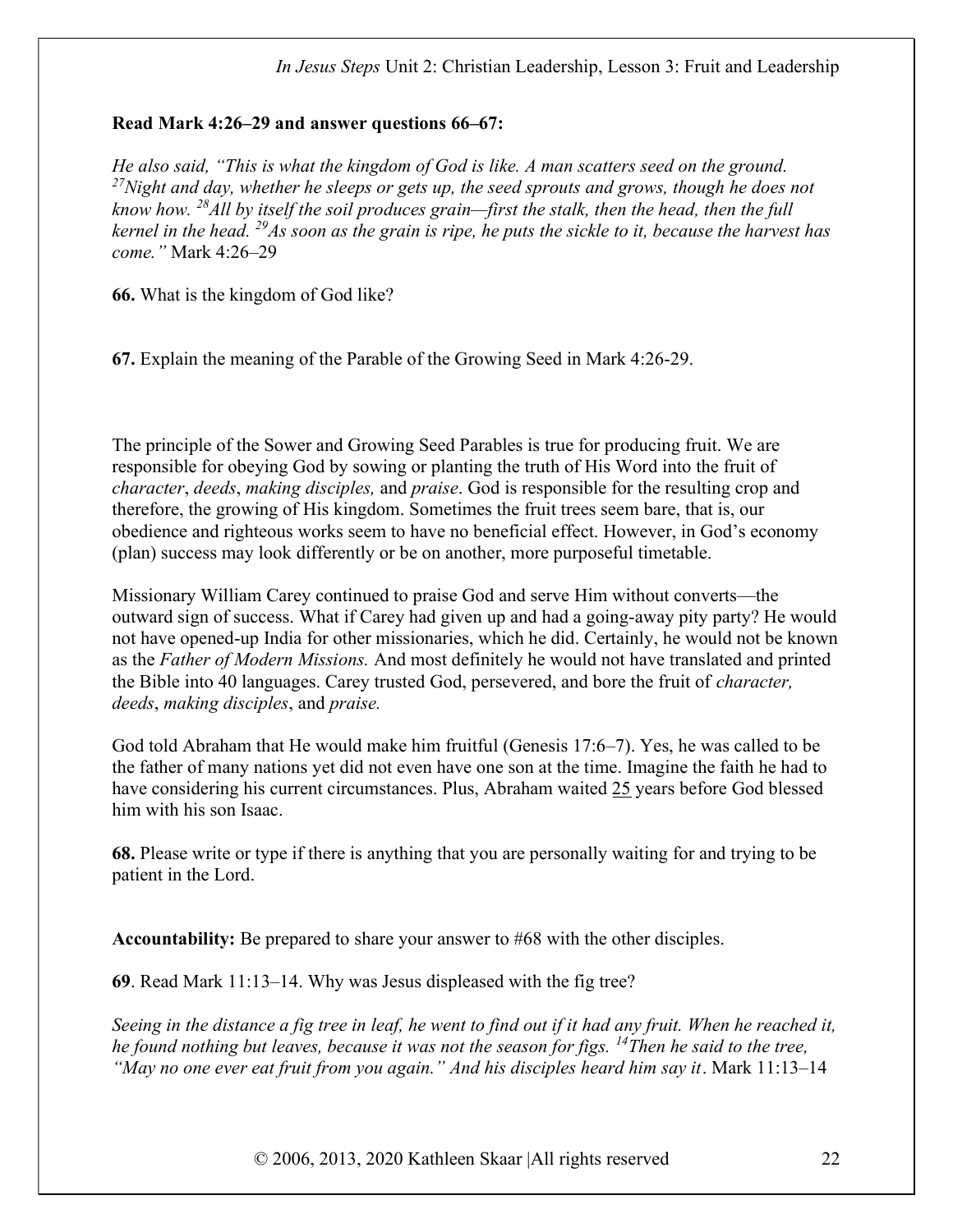Jesus was displeased with the fig tree because it had sprouted (developed) leaves early and showed signs that it had fruit. A fig tree was created and designed to produce fruit. Jesus was hungry and went to the tree to get the figs it was supposed to have but did not. In the same way, there are people who appear to be Christians but are not. They are counterfeiting (faking it) serving Christ and looking fruitful, just as the fig tree had done with its green, lush leaves.

The next day when the Jesus and His disciples walked by the fig tree, it had withered from its roots. In other words, the fig tree was dead. Jesus was warning of future judgment for people who are just pretending to believe and trust God.

One way to confirm our faith in Christ, is to do everything for Him. We keep our focus on Christ and not on people. Our desire is not to please people, but Jesus.

# Action Step

70. Memorize Colossians 3:23–24:

Whatever you do, work at it with all your heart, as working for the Lord, not for human masters,  $24$  since you know that you will receive an inheritance from the Lord as a reward. It is the Lord Christ you are serving.

Accountability: Be prepared to recite your memory verse #70 with your other team members.

Today, there are new scientific and systematic ways for sowing seeds and producing fruit. This advanced technology produces modern farms and sophisticated equipment to significantly increase yield. Technology has also advanced communication and transportation systems. Thus, crops and produce can be shipped all over the world.

In the same way, Christians have many more resources for sowing the seeds of the gospel and producing much fruit. We have advanced systems of communication and transportation systems to help us. The internet and social media have opened a plethora (vast amount) of ways to connect with others around the globe. We can also journey to any place in the world via air travel and other modes of travel. Thus, believers can produce fruit to spread the gospel and make disciples worldwide.

Do not get "caught up" in the systems for the fruit increase and lose sight of the reason for your work. Leadership is about our relationship with God and our relationship with others. Successful Christian leaders keep their focus on Jesus, following Him in faith and obedience.